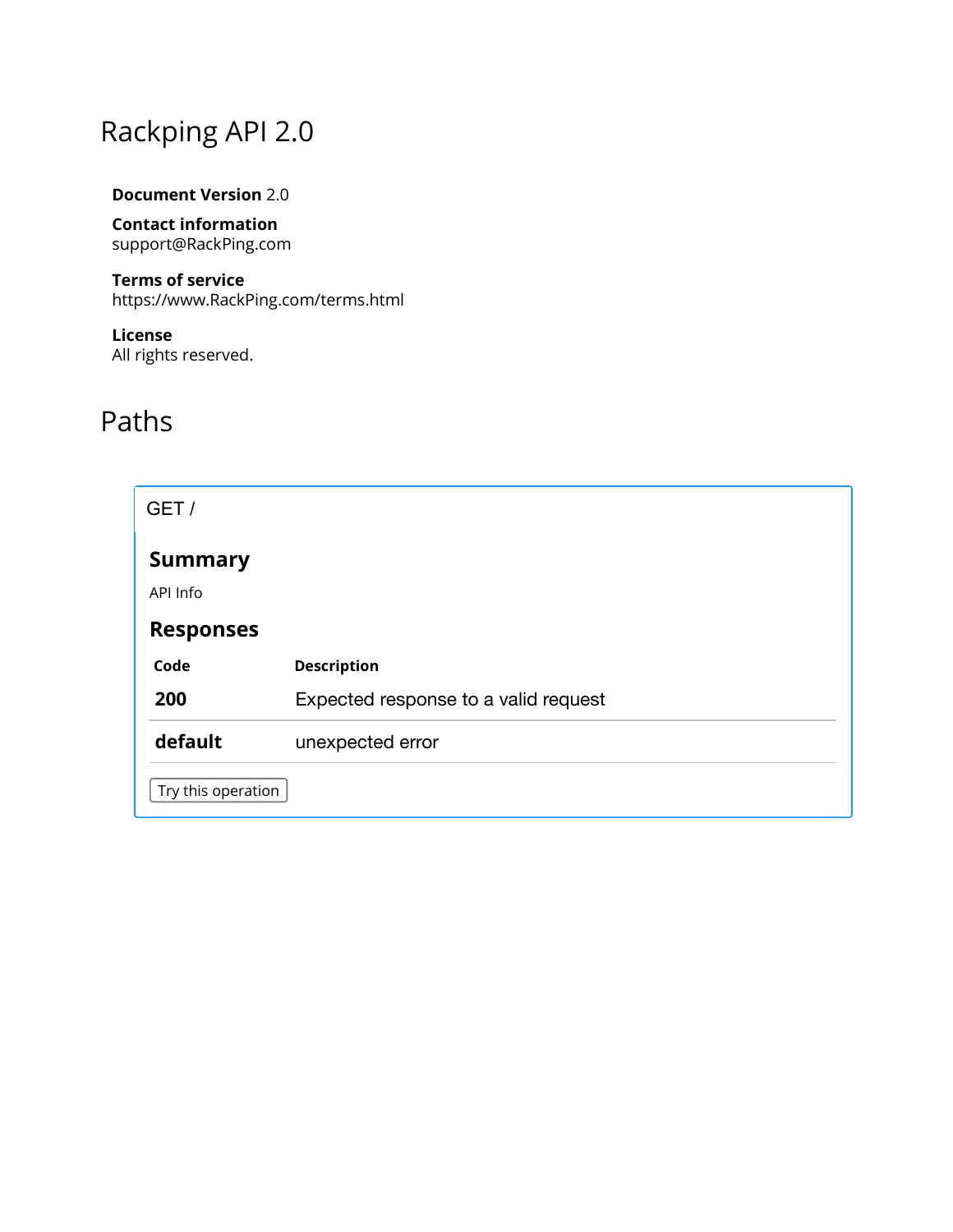GET /actions

Actions

# **Summary**

Get Actions

# **Description**

Returns a list of actions (alerts) that have been generated for your account.

| <b>Name</b>      | <b>Located</b><br>in | <b>Description</b>                                                                                                                           | <b>Required Schema</b> |         |
|------------------|----------------------|----------------------------------------------------------------------------------------------------------------------------------------------|------------------------|---------|
| from             | query                | Return only results with timestamp of<br>first test greater or equal to this value.<br>Format is UNIX timestamp.                             | <b>No</b>              | integer |
| to               | query                | Return only results with timestamp of<br>first test less or equal to this value.<br>Format is UNIX timestamp.                                | No                     | integer |
| limit            | query                | Limits the number of returned results<br>to the specified quantity.                                                                          | No                     | integer |
| offset           | query                | Offset for listing. (Requires limit.)                                                                                                        | No                     | integer |
| checkids         | query                | Comma-separated list of check<br>identifiers. Limit results to actions<br>generated from these checks.                                       | <b>No</b>              | string  |
| contactids query |                      | Comma-separated list of contact<br>identifiers. Limit results to actions sent No<br>to these contacts.                                       |                        | string  |
| status           | query                | Comma-separated list of statuses.<br>Limit results to actions with these<br>statuses. (sent, delivered, error,<br>not_delivered, no_credits) | <b>No</b>              | string  |
|                  |                      |                                                                                                                                              |                        |         |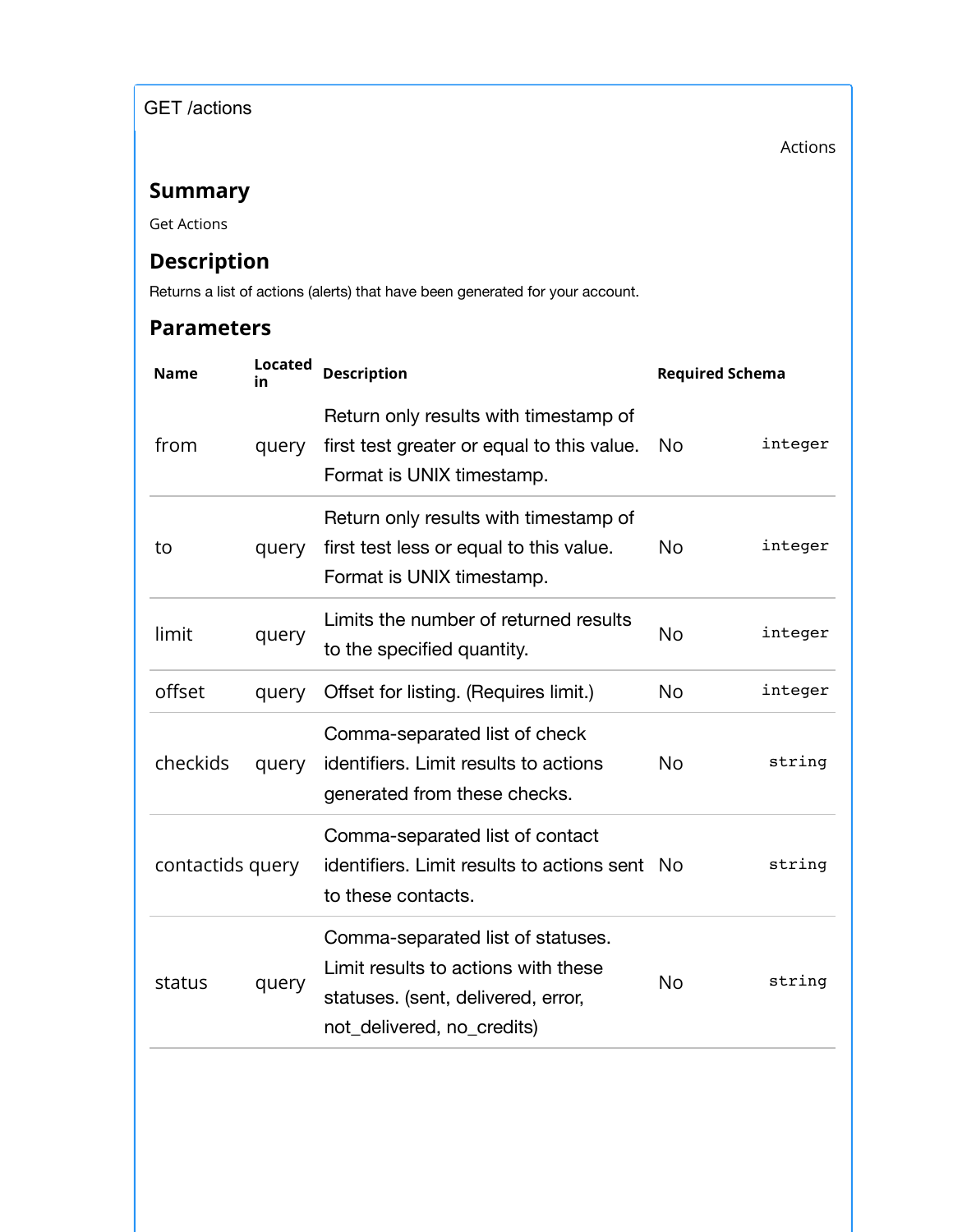| <b>Name</b>        | <b>Located</b><br><b>in</b> | <b>Description</b>                                                                                                                | <b>Required Schema</b> |        |
|--------------------|-----------------------------|-----------------------------------------------------------------------------------------------------------------------------------|------------------------|--------|
| via                | query                       | Comma-separated list of via mediums.<br>Limit results to actions with these<br>mediums. (email, sms, twitter, iphone,<br>android) | <b>No</b>              | string |
| <b>Responses</b>   |                             |                                                                                                                                   |                        |        |
| Code               |                             | <b>Description</b>                                                                                                                |                        |        |
| 200                |                             | <b>OK</b>                                                                                                                         |                        |        |
| Try this operation |                             |                                                                                                                                   |                        |        |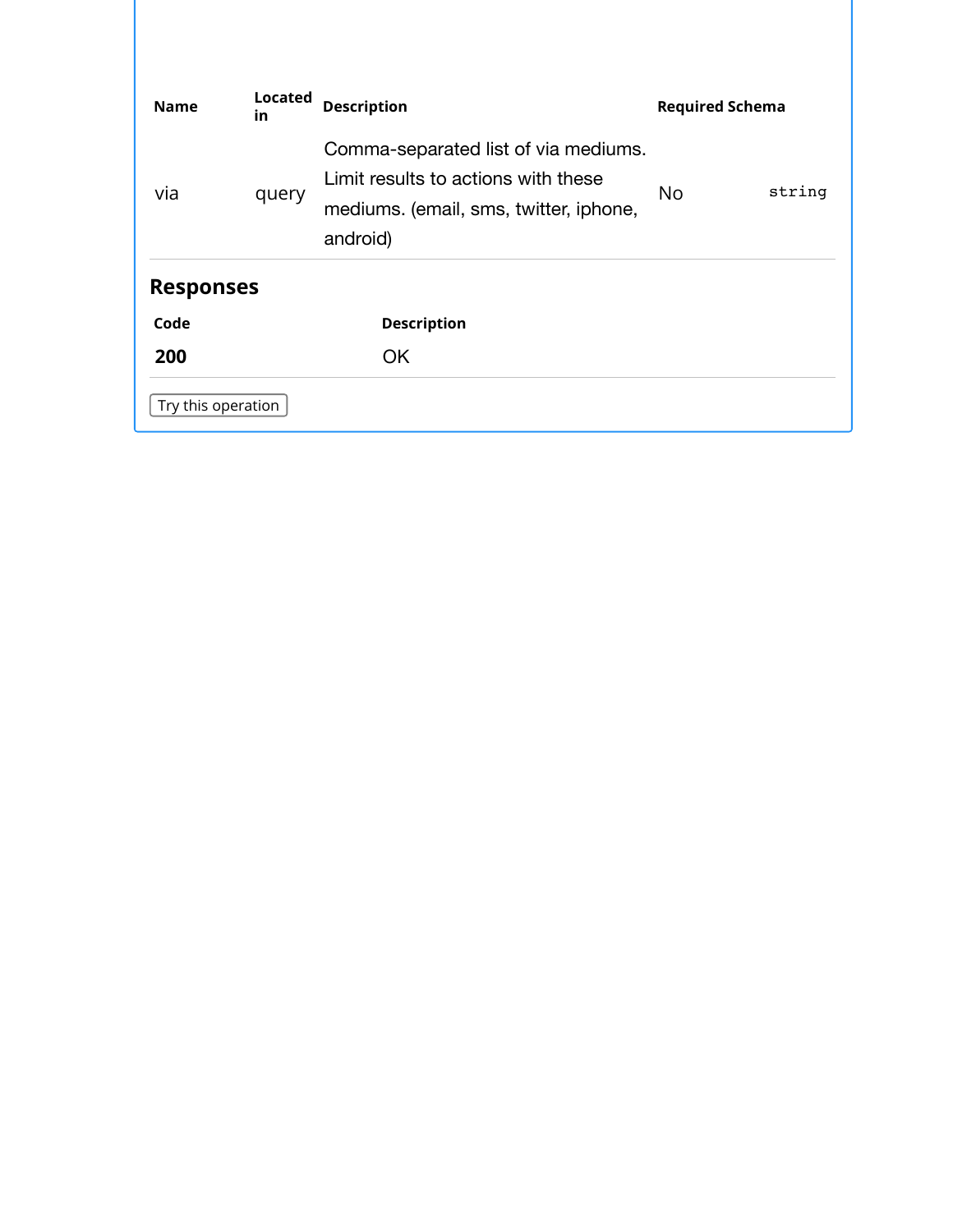GET /analysis/{checkid}

Analysis

### **Summary**

Get Root Cause Analysis Results List

# **Description**

Returns a list of the latest root cause analysis results for a specified check.

| <b>Name</b>      | <b>Located</b><br>in | <b>Description</b>                                                                                               | <b>Required Schema</b>            |                    |  |  |
|------------------|----------------------|------------------------------------------------------------------------------------------------------------------|-----------------------------------|--------------------|--|--|
| checkid path     |                      | checkid                                                                                                          | Yes                               | integer<br>(int32) |  |  |
| from             | query                | Return only results with timestamp of<br>first test greater or equal to this value.<br>Format is UNIX timestamp. | <b>No</b>                         | integer            |  |  |
| limit            | query                | Limits the number of returned results<br>to the specified quantity.                                              | <b>No</b>                         | integer            |  |  |
| offset           | query                | Offset for listing. (Requires limit.)                                                                            | N <sub>o</sub>                    | integer            |  |  |
| to               | query                | Return only results with timestamp of<br>first test less or equal to this value.<br>Format is UNIX timestamp.    | No                                | integer            |  |  |
| <b>Responses</b> |                      |                                                                                                                  |                                   |                    |  |  |
| Code             |                      | <b>Description</b><br><b>Schema</b>                                                                              |                                   |                    |  |  |
| 200              | <b>OK</b>            |                                                                                                                  |                                   |                    |  |  |
| default          |                      | $\sqrt{Error}$ {<br>statuscode:<br>statusdesc:<br>unexpected error<br>errormessage:<br>}                         | integer *<br>string *<br>string * |                    |  |  |
|                  | Try this operation   |                                                                                                                  |                                   |                    |  |  |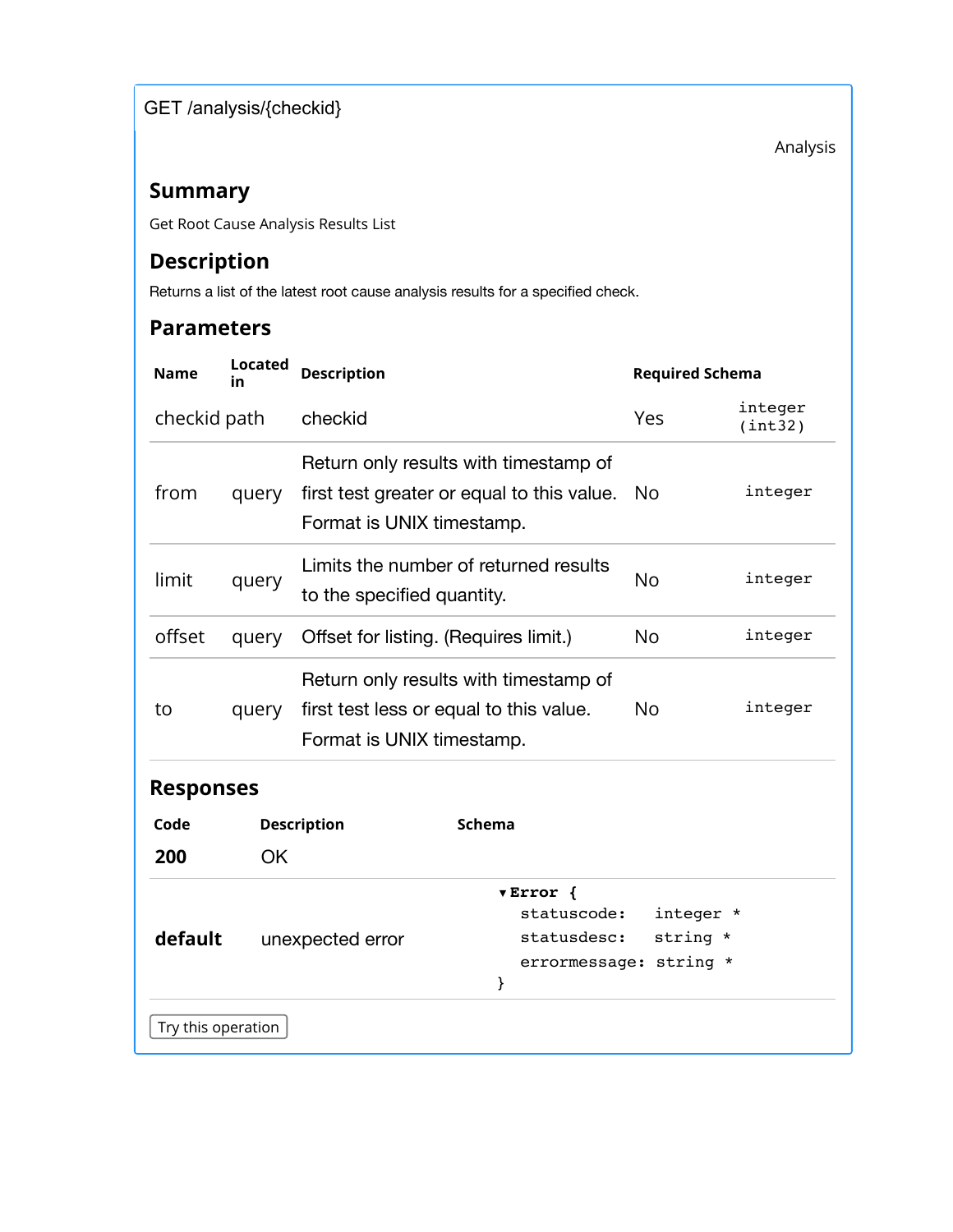GET /checks

Checks

# **Summary**

Get Check List

# **Description**

Returns a list overview of all checks.

| <b>Name</b>        | <b>Located</b><br><b>Description</b><br>in |                                                                                                                                          | <b>Required Schema</b> |         |
|--------------------|--------------------------------------------|------------------------------------------------------------------------------------------------------------------------------------------|------------------------|---------|
| include_tags query |                                            | Include tag list for each check. Tags<br>can be marked as 'a' or 'u', for auto<br>tagged or user tagged.                                 | <b>No</b>              | boolean |
| limit              | query                                      | Limits the number of returned<br>probes to the specified quantity.<br>(Max value is 25000)                                               | <b>No</b>              | integer |
| offset             | query                                      | Offset for listing. (Requires limit.)                                                                                                    | <b>No</b>              | integer |
| tags<br>query      |                                            | Tag list separated by commas. As<br>an example 'nginx, apache' would<br>filter out all responses except those<br>tagged nginx or apache. | <b>No</b>              | string  |
| <b>Responses</b>   |                                            |                                                                                                                                          |                        |         |
| Code               |                                            | <b>Description</b>                                                                                                                       |                        |         |
| 200                |                                            | <b>OK</b>                                                                                                                                |                        |         |
| 404                |                                            | Not found                                                                                                                                |                        |         |
| default            |                                            | unexpected error                                                                                                                         |                        |         |
| Try this operation |                                            |                                                                                                                                          |                        |         |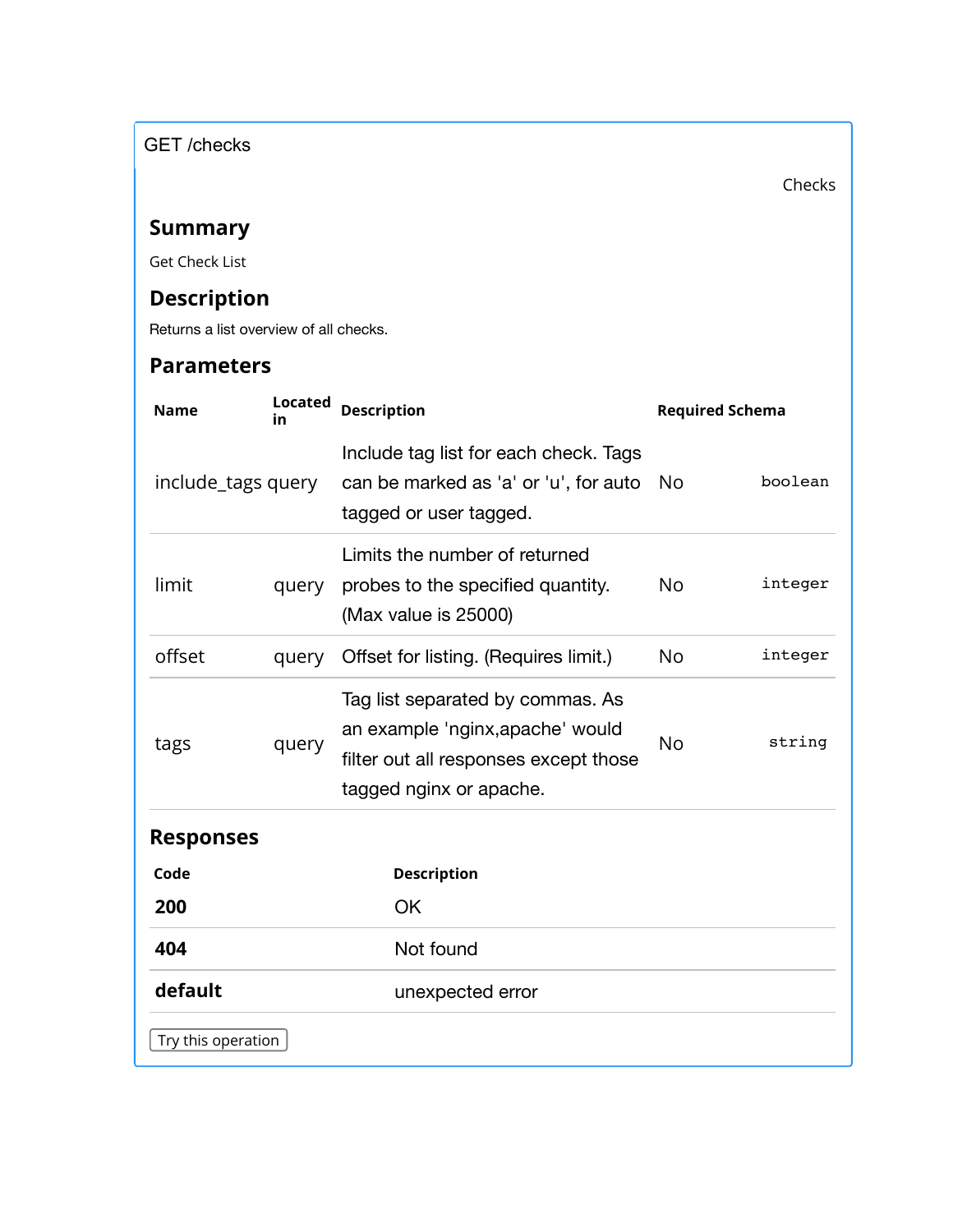POST /checks

Checks

# **Summary**

Checks {checkId}

# **Description**

Modify multiple checks.

| <b>Name</b>             | <b>Located</b><br>in | <b>Description</b>                                                                    | <b>Required Schema</b> |                    |
|-------------------------|----------------------|---------------------------------------------------------------------------------------|------------------------|--------------------|
| checkIds                | query                | comma-separated<br>checkIds                                                           | Yes                    | string             |
| paused                  | query                | pause list of checks                                                                  | <b>No</b>              | boolean            |
| resolution              | query                | interval in minutes                                                                   | <b>No</b>              | integer<br>(int32) |
| start_maintenance query |                      | start of maintenance period<br>- do not send alerts and<br>show blue region on graphs | <b>No</b>              | string             |
| end_maintenance         | query                | end of maintenance period<br>- do not send alerts and<br>show blue region on graphs   | <b>No</b>              | string             |
| <b>Responses</b>        |                      |                                                                                       |                        |                    |
| Code                    |                      | <b>Description</b>                                                                    |                        |                    |
| 200                     |                      | OK                                                                                    |                        |                    |
| 404                     |                      | Not found                                                                             |                        |                    |
| default                 |                      | unexpected error                                                                      |                        |                    |
| Try this operation      |                      |                                                                                       |                        |                    |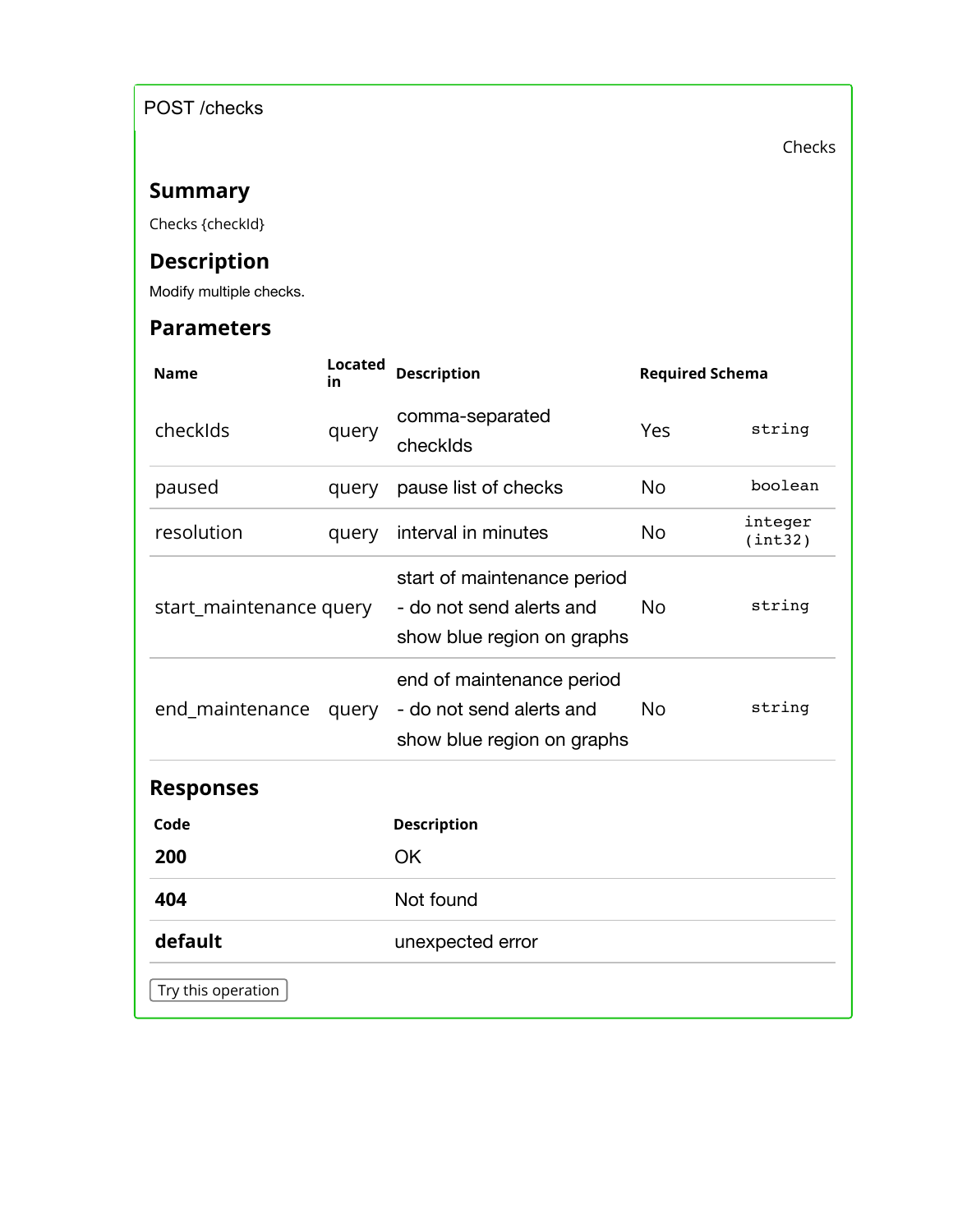|                    | DELETE /checks/{checkId} |                                      |          |                 |        |
|--------------------|--------------------------|--------------------------------------|----------|-----------------|--------|
|                    |                          |                                      |          |                 | Checks |
| <b>Summary</b>     |                          |                                      |          |                 |        |
| Checks {checkId}   |                          |                                      |          |                 |        |
| <b>Description</b> |                          |                                      |          |                 |        |
| Deletes a check.   |                          |                                      |          |                 |        |
| <b>Parameters</b>  |                          |                                      |          |                 |        |
| <b>Name</b>        | <b>Located in</b>        | <b>Description</b>                   | Required | Schema          |        |
| checkId            | path                     | None                                 | Yes      | integer (int32) |        |
| <b>Responses</b>   |                          |                                      |          |                 |        |
| Code               | <b>Description</b>       |                                      |          |                 |        |
| 204                |                          | Expected response to a valid request |          |                 |        |
| 404                | Not found                |                                      |          |                 |        |
| default            |                          | unexpected error                     |          |                 |        |
| Try this operation |                          |                                      |          |                 |        |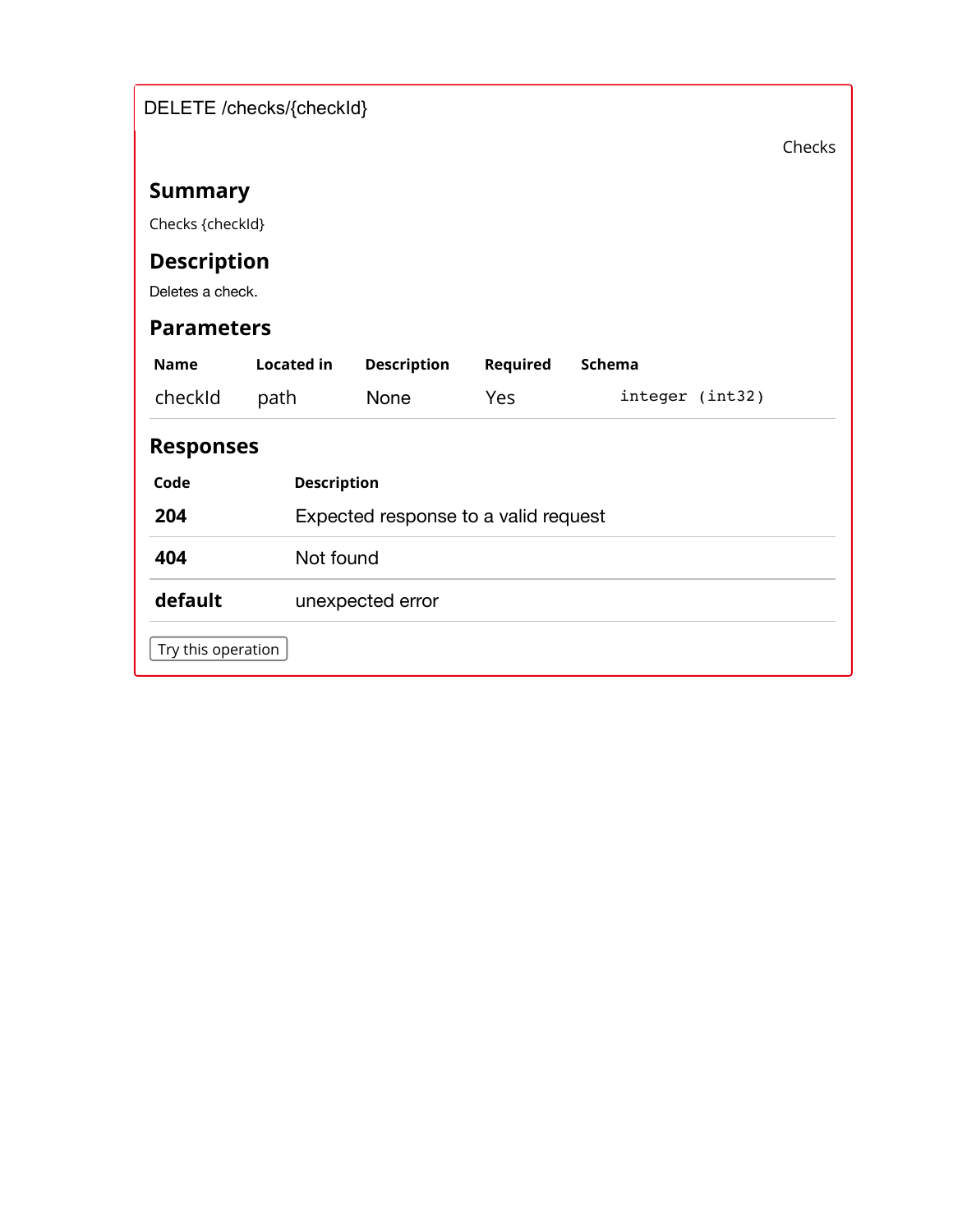GET /checks/{checkId}

Checks

# **Summary**

Checks {checkId}

# **Description**

Gets info about a check, current SLA, last result and its status.

| <b>Parameters</b>  |            |                    |          |                 |  |  |
|--------------------|------------|--------------------|----------|-----------------|--|--|
| <b>Name</b>        | Located in | <b>Description</b> | Required | Schema          |  |  |
| checkId            | path       | <b>None</b>        | Yes      | integer (int32) |  |  |
| <b>Responses</b>   |            |                    |          |                 |  |  |
| Code               |            | <b>Description</b> |          |                 |  |  |
| 200                |            | <b>OK</b>          |          |                 |  |  |
| 404                |            | Not found          |          |                 |  |  |
| default            |            | unexpected error   |          |                 |  |  |
| Try this operation |            |                    |          |                 |  |  |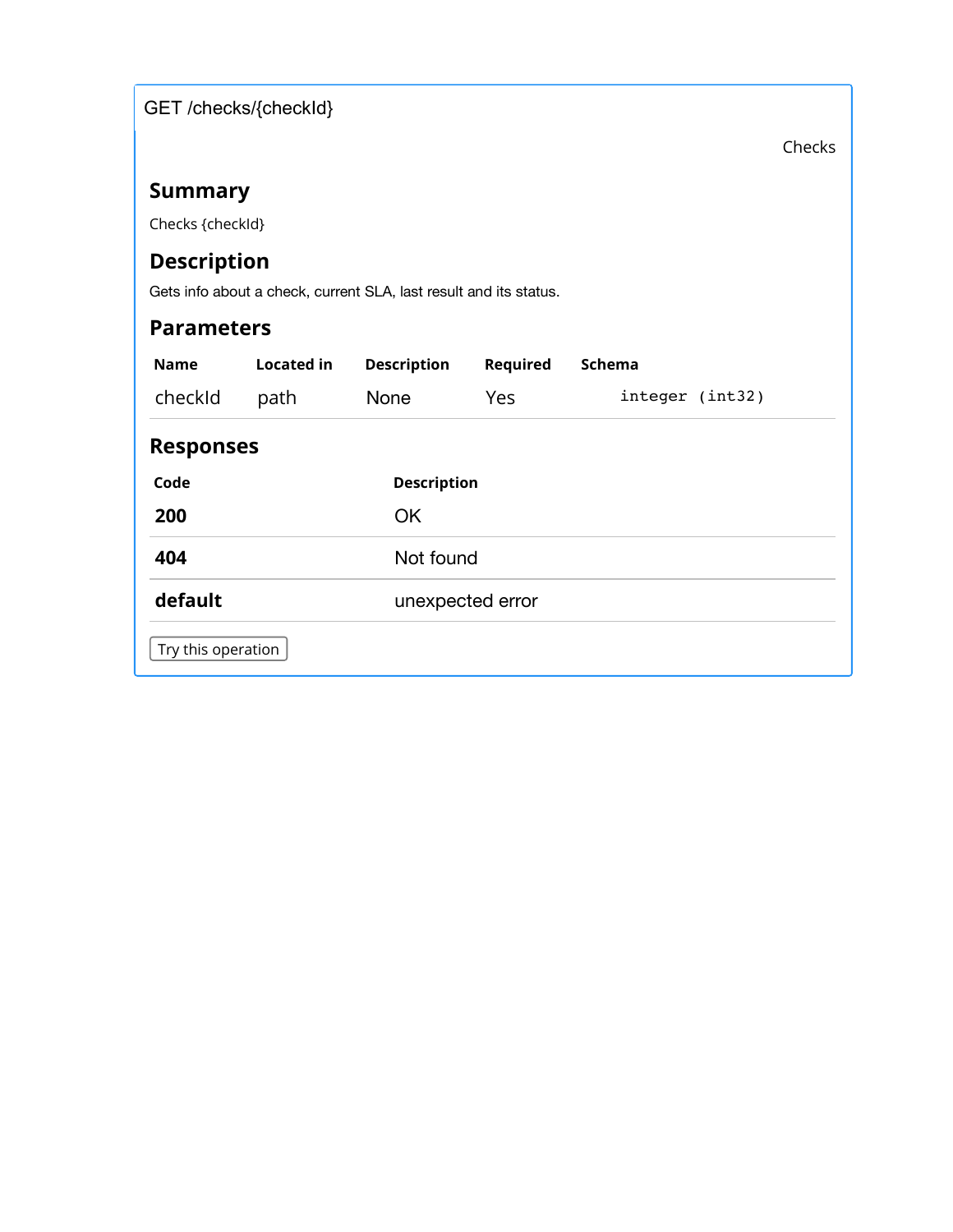GET /contacts

Contacts

# **Summary**

Get Contacts List

# **Description**

Returns a list of all contacts.

| <b>Name</b>      | <b>Located</b><br>in | <b>Description</b>                                                   | <b>Required Schema</b> |         |
|------------------|----------------------|----------------------------------------------------------------------|------------------------|---------|
| limit            | query                | Limits the number of returned contacts to<br>the specified quantity. | No                     | integer |
|                  | offset query         | Offset for listing. (Requires limit.)                                | No.                    | integer |
| <b>Responses</b> |                      |                                                                      |                        |         |
| Code             |                      | <b>Description</b>                                                   |                        |         |
| 200              |                      | <b>OK</b>                                                            |                        |         |
| 404              |                      | Not found                                                            |                        |         |
| default          |                      | unexpected error                                                     |                        |         |
|                  | Try this operation   |                                                                      |                        |         |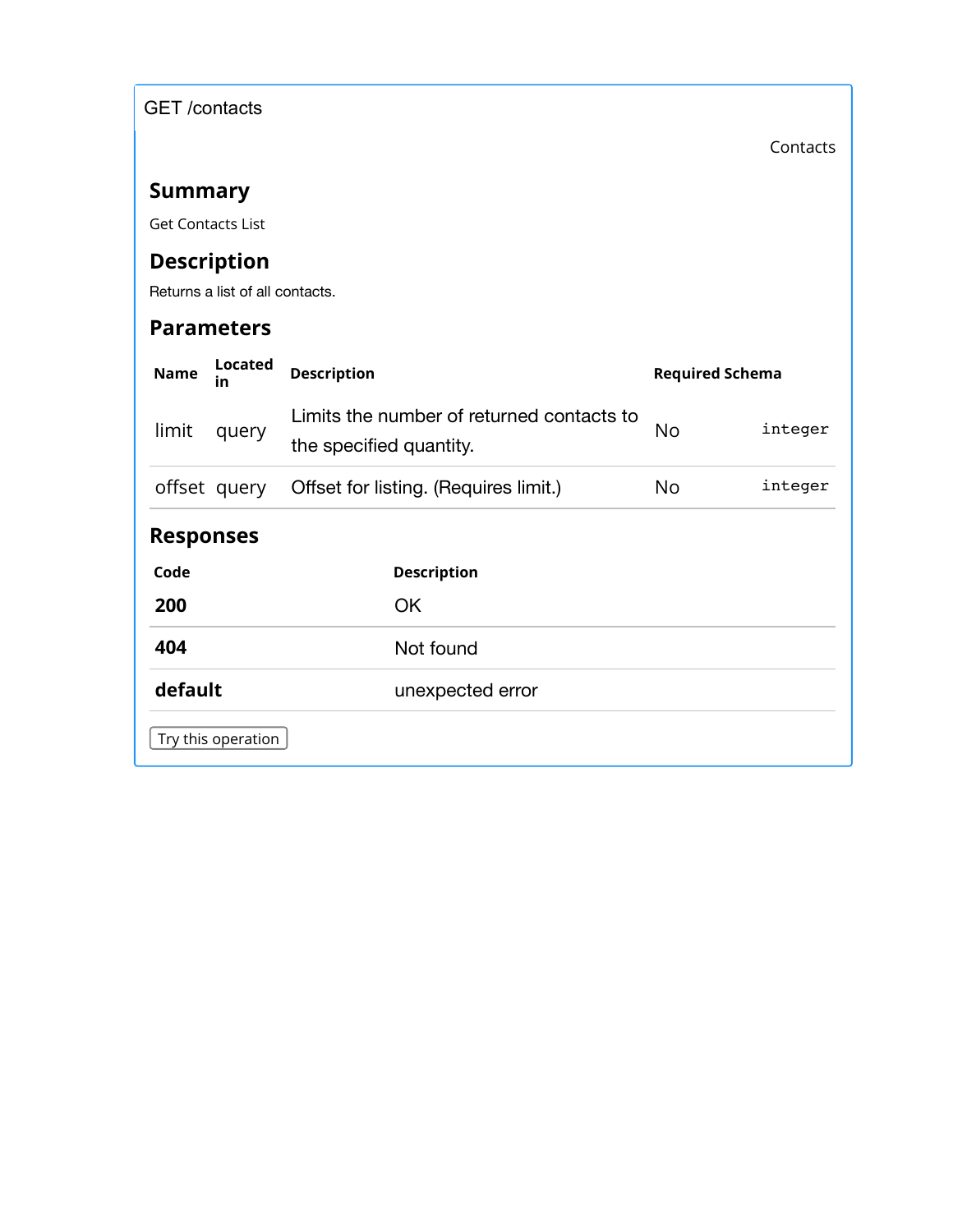|                | GET /contacts/{id}                           |                                   |          |          |
|----------------|----------------------------------------------|-----------------------------------|----------|----------|
|                |                                              |                                   |          | Contacts |
| <b>Summary</b> |                                              |                                   |          |          |
|                | Get a Specific Contact                       |                                   |          |          |
|                | <b>Description</b><br>Get a Specific Contact |                                   |          |          |
|                | <b>Parameters</b>                            |                                   |          |          |
|                |                                              |                                   |          |          |
| <b>Name</b>    | <b>Located in</b>                            | <b>Description</b>                | Required | Schema   |
| id             | path                                         | The ID of the contact to retrieve | Yes      | integer  |
|                | <b>Responses</b>                             |                                   |          |          |
| Code           |                                              | <b>Description</b>                |          |          |
| 200            |                                              | <b>OK</b>                         |          |          |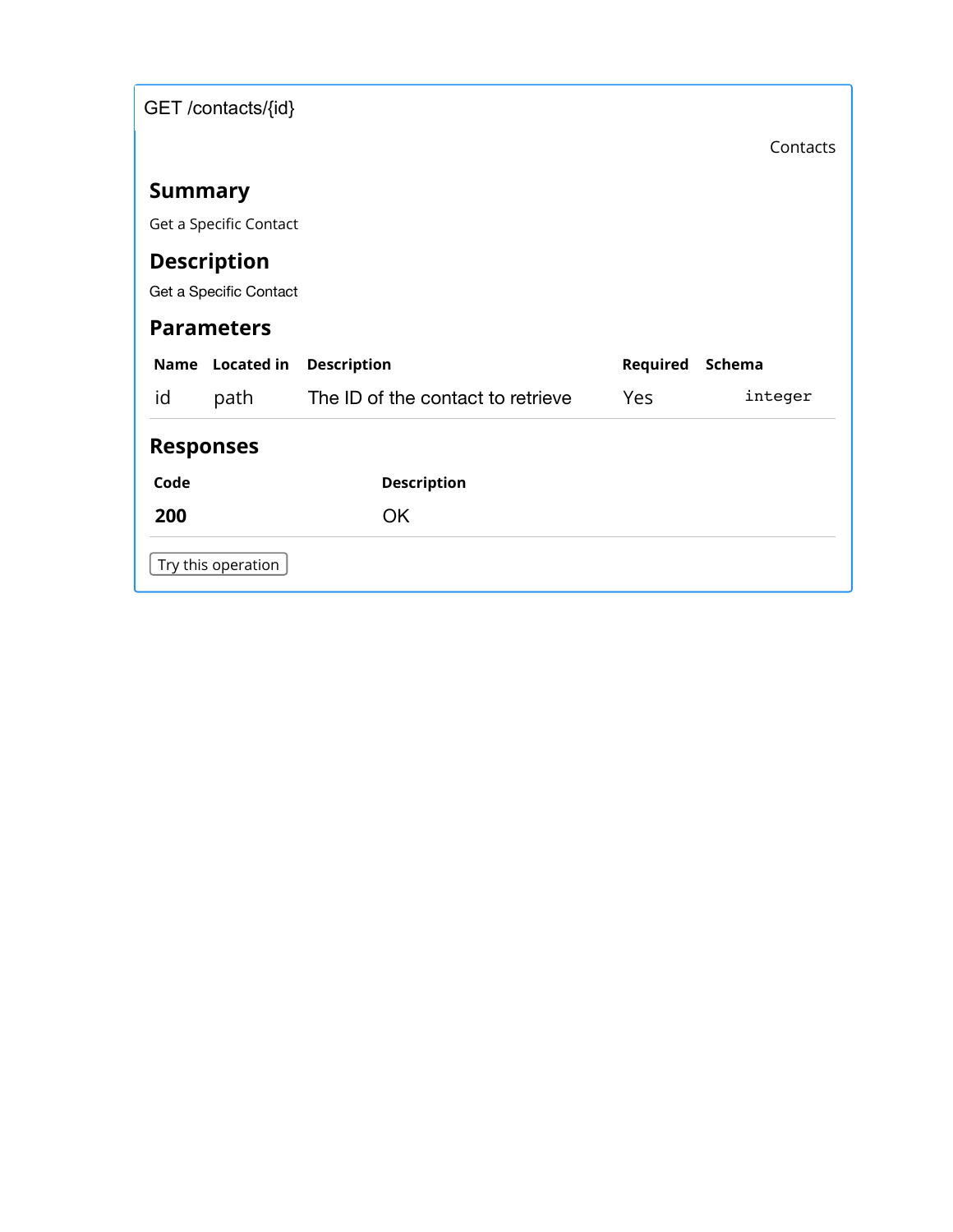POST /contacts

Contacts

# **Summary**

Create a Contact

# **Description**

Create a Contact

| <b>Name</b>        | <b>Located in</b> | <b>Description</b>                                 | <b>Required Schema</b> |        |
|--------------------|-------------------|----------------------------------------------------|------------------------|--------|
| name               | formData Name     |                                                    | No                     | string |
| email              | formData Email    |                                                    | <b>No</b>              | string |
| cellphone          |                   | formData Cell Phone                                | <b>No</b>              | string |
| countrycode        |                   | formData Cell Phone Country Code                   | <b>No</b>              | string |
| countryiso         | formData          | Cell Phone Country ISO<br>Code                     | <b>No</b>              | string |
|                    |                   | defaultsmsprovider formData Default SMS provider   | <b>No</b>              | string |
| directtwitter      | formData          | Send twitter messages as<br><b>Direct Messages</b> | <b>No</b>              | string |
| twitteruser        |                   | formData Twitter user                              | <b>No</b>              | string |
| <b>Responses</b>   |                   |                                                    |                        |        |
| Code               |                   | <b>Description</b>                                 |                        |        |
| 200                | OK                |                                                    |                        |        |
| default            |                   | unexpected error                                   |                        |        |
| Try this operation |                   |                                                    |                        |        |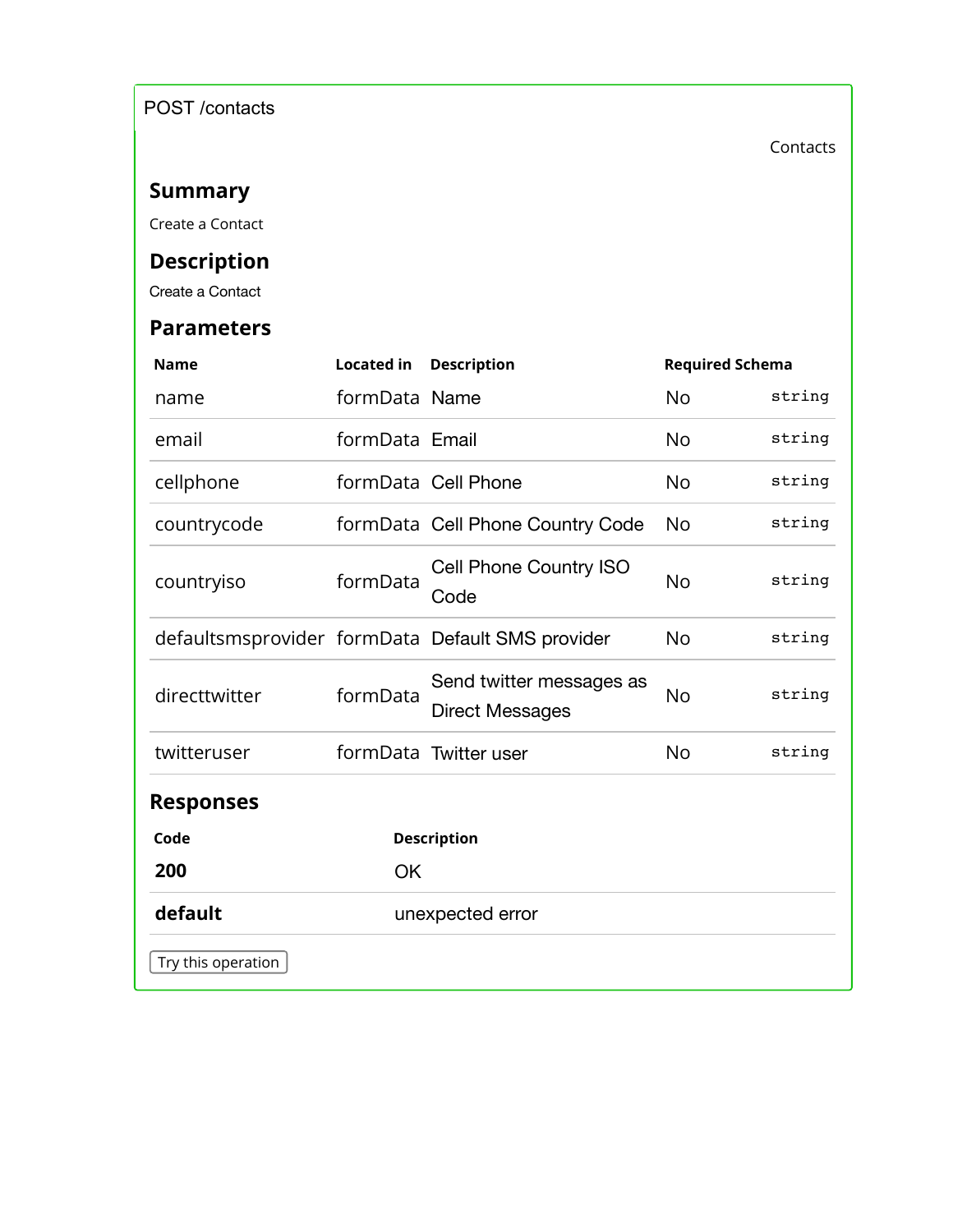POST /contacts/{id}

Contacts

# **Summary**

Update a Contact

# **Description**

Update a Contact

| <b>Name</b>        | <b>Located in</b> | <b>Description</b>                               | <b>Required Schema</b> |         |
|--------------------|-------------------|--------------------------------------------------|------------------------|---------|
| id                 | path              | ID for the contact                               | Yes                    | integer |
| name               | formData Name     |                                                  | <b>No</b>              | string  |
| email              | formData Email    |                                                  | <b>No</b>              | string  |
| cellphone          |                   | formData Cell Phone                              | <b>No</b>              | string  |
| countrycode        |                   | formData Cell Phone Country Code No              |                        | string  |
| countryiso         | formData          | Cell Phone Country ISO<br>Code                   | <b>No</b>              | string  |
|                    |                   | defaultsmsprovider formData Default SMS provider | <b>No</b>              | string  |
| directtwitter      | formData          | Send twitter messages<br>as Direct Messages      | <b>No</b>              | string  |
| twitteruser        |                   | formData Twitter user                            | <b>No</b>              | string  |
| paused             |                   | formData Pause contact                           | <b>No</b>              | boolean |
| <b>Responses</b>   |                   |                                                  |                        |         |
| Code               |                   | <b>Description</b>                               |                        |         |
| 200                | <b>OK</b>         |                                                  |                        |         |
| default            |                   | unexpected error                                 |                        |         |
| Try this operation |                   |                                                  |                        |         |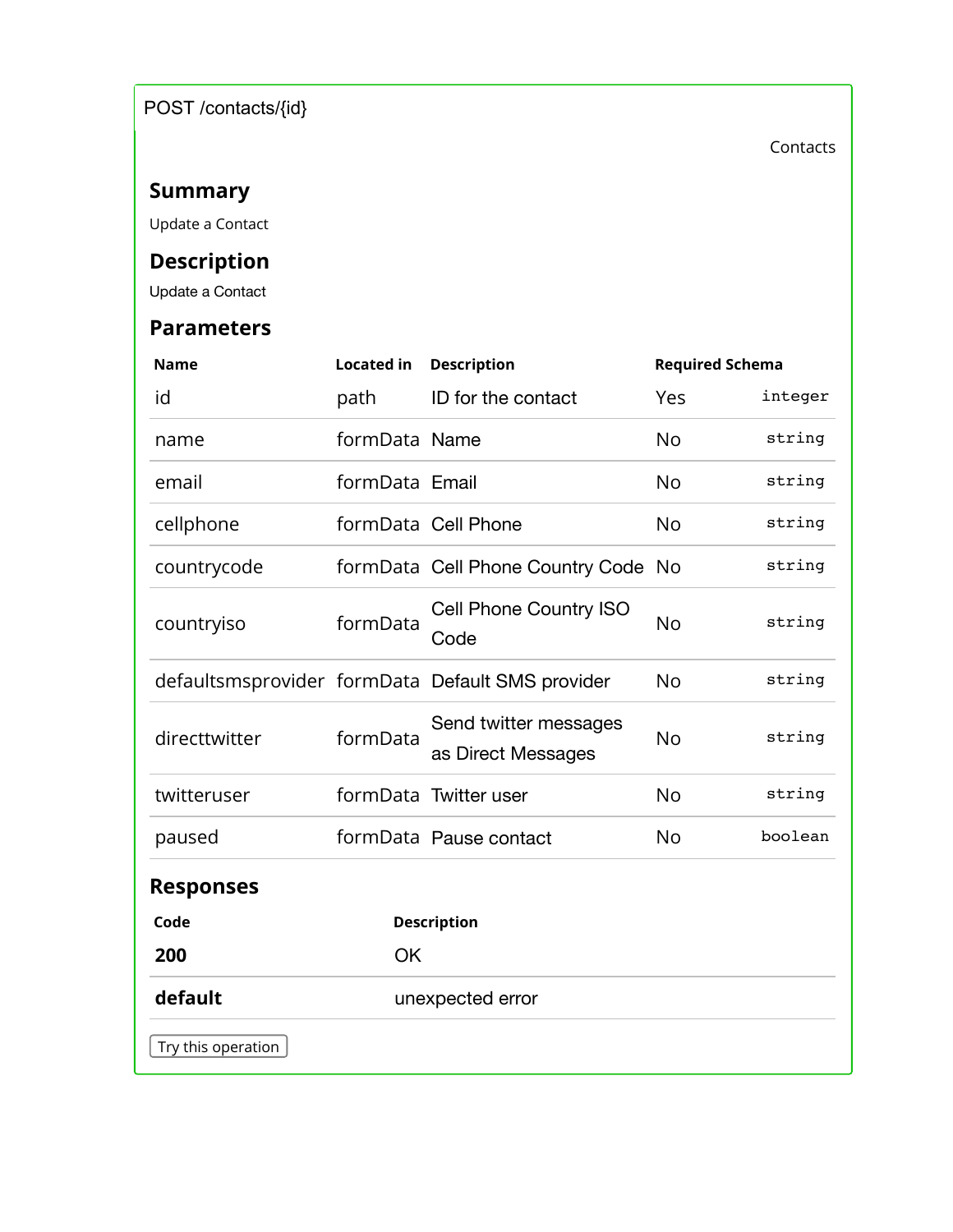| DELETE /contacts/{id}       |                    |                                      |          |          |  |  |  |  |
|-----------------------------|--------------------|--------------------------------------|----------|----------|--|--|--|--|
|                             |                    |                                      |          | Contacts |  |  |  |  |
| <b>Summary</b>              |                    |                                      |          |          |  |  |  |  |
| Delete a Contact            |                    |                                      |          |          |  |  |  |  |
| <b>Description</b>          |                    |                                      |          |          |  |  |  |  |
| Delete a Contact            |                    |                                      |          |          |  |  |  |  |
|                             | <b>Parameters</b>  |                                      |          |          |  |  |  |  |
| <b>Name</b>                 | <b>Located in</b>  | <b>Description</b>                   | Required | Schema   |  |  |  |  |
| id                          | path               | The ids for the contacts.            | Yes      | string   |  |  |  |  |
| <b>Responses</b>            |                    |                                      |          |          |  |  |  |  |
| Code                        |                    | <b>Description</b>                   |          |          |  |  |  |  |
| 204                         |                    | Expected response to a valid request |          |          |  |  |  |  |
| 404<br>Not found            |                    |                                      |          |          |  |  |  |  |
| default<br>unexpected error |                    |                                      |          |          |  |  |  |  |
|                             | Try this operation |                                      |          |          |  |  |  |  |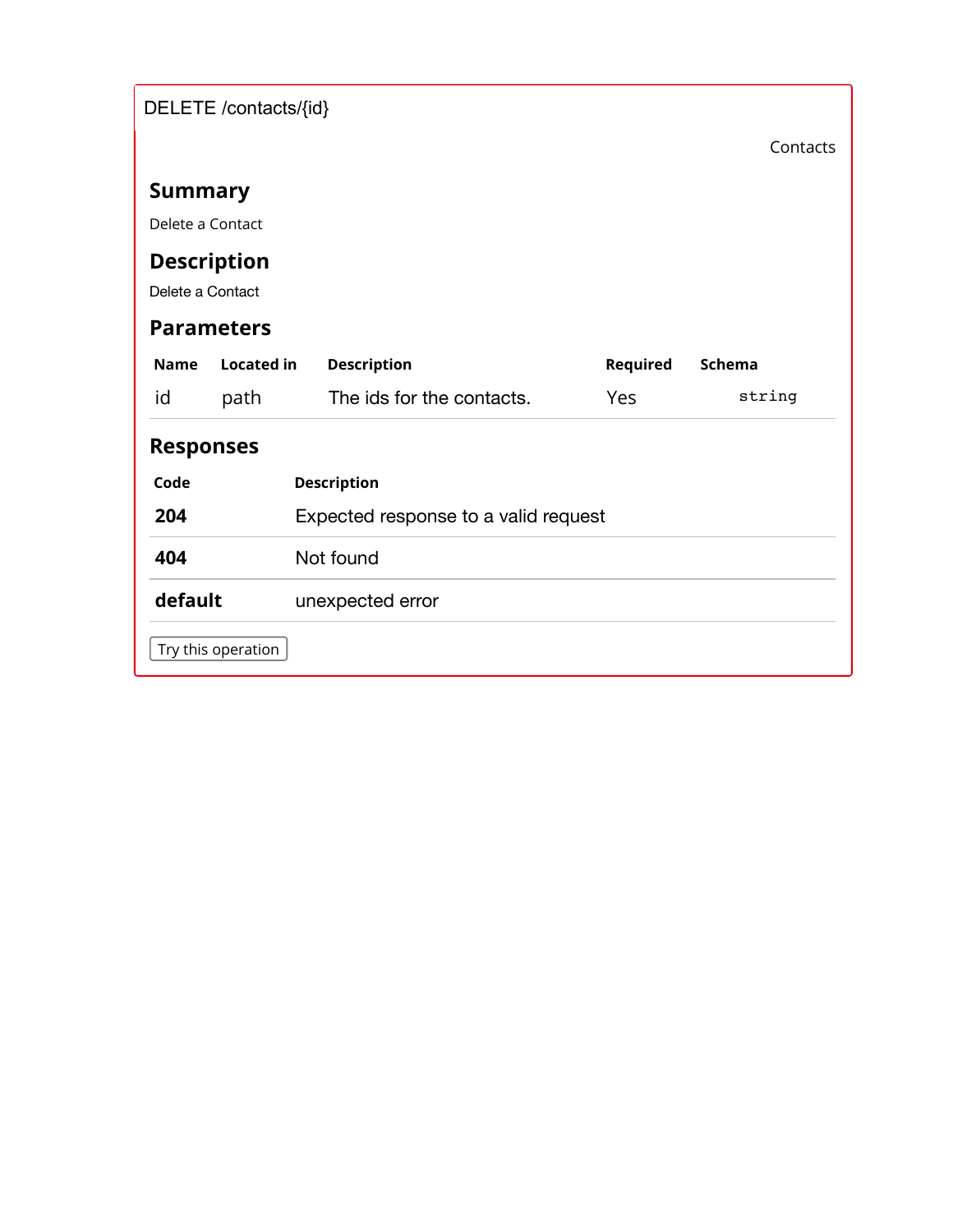| <b>GET</b> /credits |  |
|---------------------|--|
|---------------------|--|

Credits

### **Summary**

Get Credits List

# **Description**

Returns information about remaining checks, SMS credits and SMS auto-refill status.

# **Responses**

**Code Description**

**200** OK

Try this operation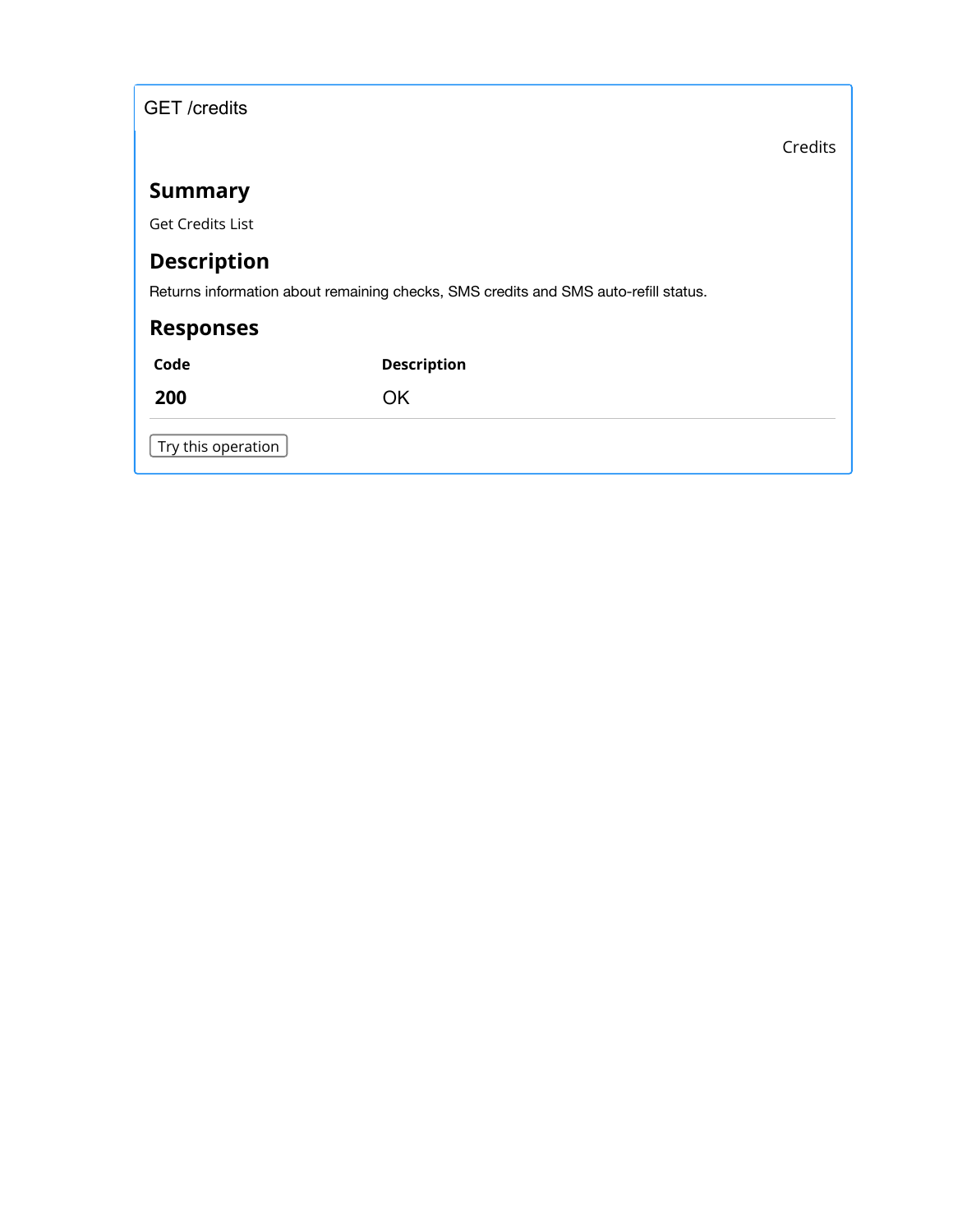GET /probes

Probes

# **Summary**

Get Probe Server List

# **Description**

Returns a list of all RackPing probe servers for Uptime and Transaction checks.

| Located<br><b>Name</b><br>in |       | <b>Description</b>                                                 | <b>Required Schema</b> |         |  |
|------------------------------|-------|--------------------------------------------------------------------|------------------------|---------|--|
| includedeleted query         |       | Include old probes that are no<br>longer in use                    | No.                    | boolean |  |
| limit                        | query | Limits the number of returned<br>probes to the specified quantity. | No                     | integer |  |
| offset                       | query | Offset for listing. (Requires limit.)                              | No                     | integer |  |
| onlyactive                   | query | Return only active probes.                                         | No                     | boolean |  |
| <b>Responses</b>             |       |                                                                    |                        |         |  |
| Code                         |       | <b>Description</b>                                                 |                        |         |  |
| 200                          |       | <b>OK</b>                                                          |                        |         |  |
| Try this operation           |       |                                                                    |                        |         |  |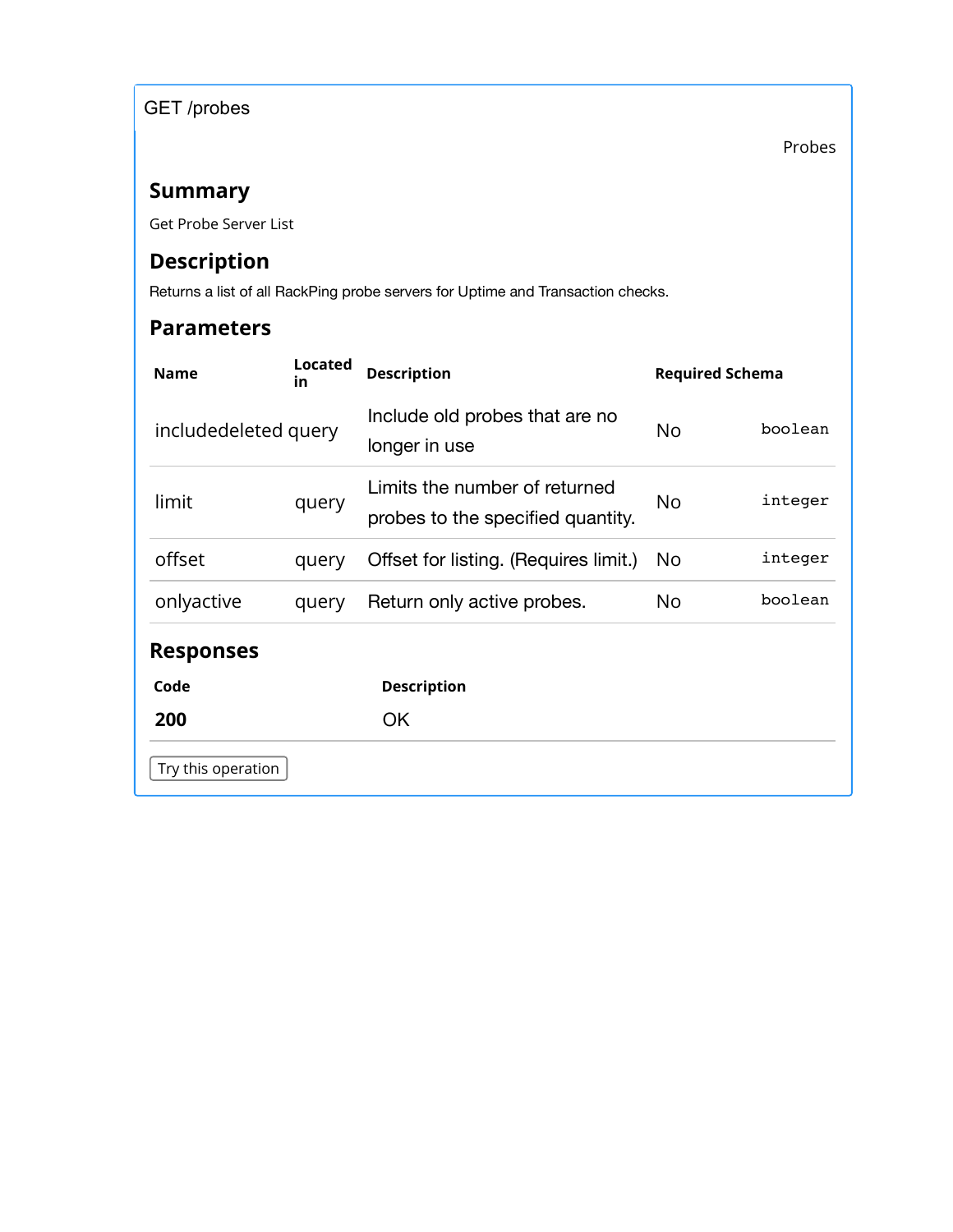| <b>GET</b> /reference |  |  |  |
|-----------------------|--|--|--|
|-----------------------|--|--|--|

Reference

# **Summary**

Get Reference

# **Description**

Get a reference of regions, timezones and date/time/number formats and their identifiers.

| <b>Responses</b>   |                    |
|--------------------|--------------------|
| Code               | <b>Description</b> |
| 200                | ΟK                 |
| Try this operation |                    |

| GET /reports.email                            |                    |  |  |         |  |  |
|-----------------------------------------------|--------------------|--|--|---------|--|--|
|                                               |                    |  |  | Reports |  |  |
| <b>Summary</b>                                |                    |  |  |         |  |  |
| Get Email Report Subscription List            |                    |  |  |         |  |  |
| <b>Description</b>                            |                    |  |  |         |  |  |
| Returns a list of email report subscriptions. |                    |  |  |         |  |  |
| <b>Responses</b>                              |                    |  |  |         |  |  |
| Code                                          | <b>Description</b> |  |  |         |  |  |
| 200                                           | <b>OK</b>          |  |  |         |  |  |
| Try this operation                            |                    |  |  |         |  |  |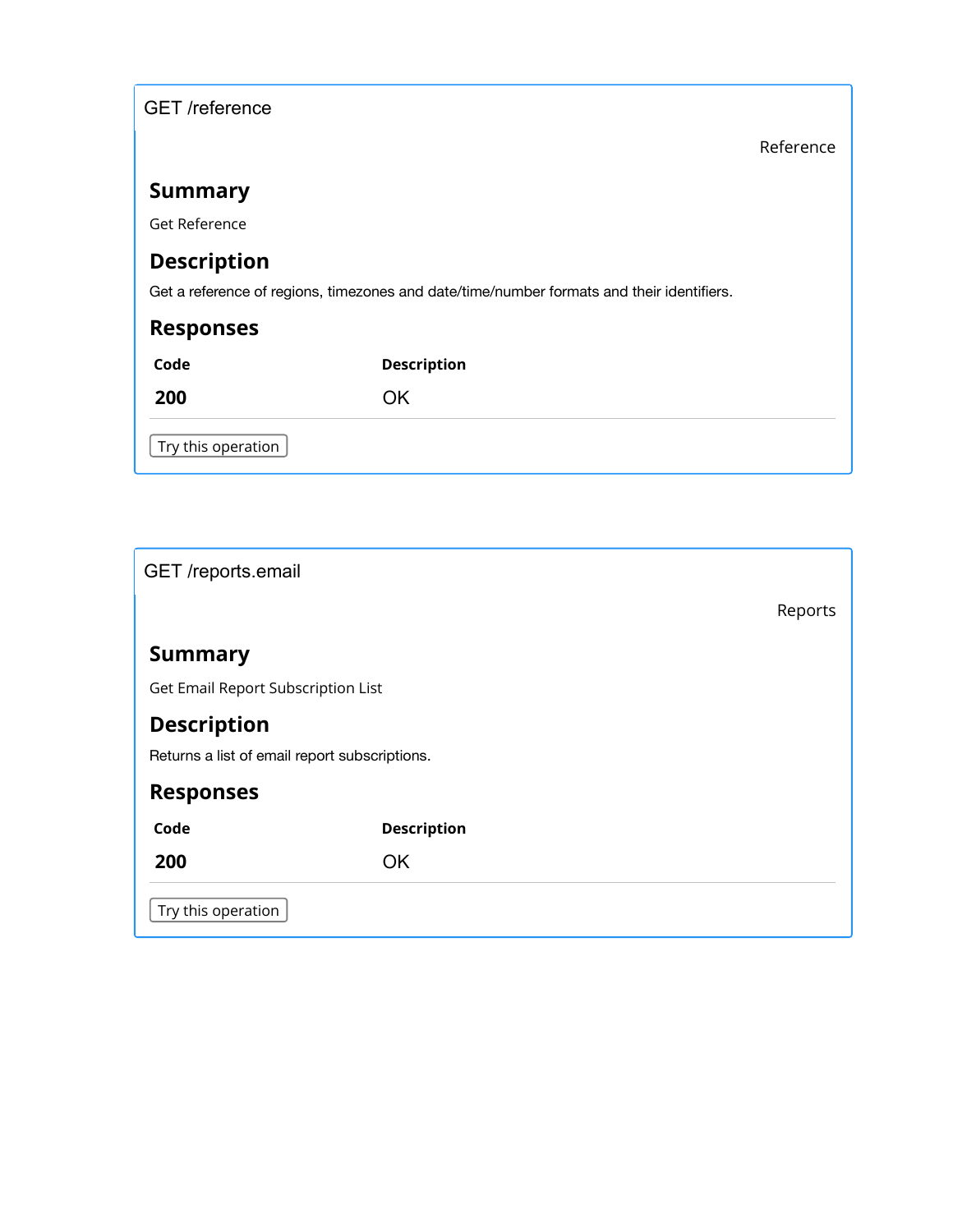| GET /reports.public |  |
|---------------------|--|
|                     |  |

Reports

# **Summary**

Get Public Report URL

# **Description**

Returns a list of public (web-based) reports.

# **Responses**

| Code                               | <b>Description</b> |
|------------------------------------|--------------------|
| 200                                | OK                 |
| $\vert$ Try this operation $\vert$ |                    |

| POST /reports.public/{checkid}                           |                    |                    |          |        |                 |  |  |  |
|----------------------------------------------------------|--------------------|--------------------|----------|--------|-----------------|--|--|--|
|                                                          |                    |                    |          |        |                 |  |  |  |
| <b>Summary</b>                                           |                    |                    |          |        |                 |  |  |  |
| Activate Public Report                                   |                    |                    |          |        |                 |  |  |  |
| <b>Description</b><br>Enable public (web-based) reports. |                    |                    |          |        |                 |  |  |  |
| <b>Parameters</b>                                        |                    |                    |          |        |                 |  |  |  |
| <b>Name</b>                                              | <b>Located in</b>  | <b>Description</b> | Required | Schema |                 |  |  |  |
| checkid                                                  | path               | checkid            | Yes      |        | integer (int32) |  |  |  |
| <b>Responses</b>                                         |                    |                    |          |        |                 |  |  |  |
| Code                                                     |                    | <b>Description</b> |          |        |                 |  |  |  |
| 200                                                      |                    | <b>OK</b>          |          |        |                 |  |  |  |
|                                                          | Try this operation |                    |          |        |                 |  |  |  |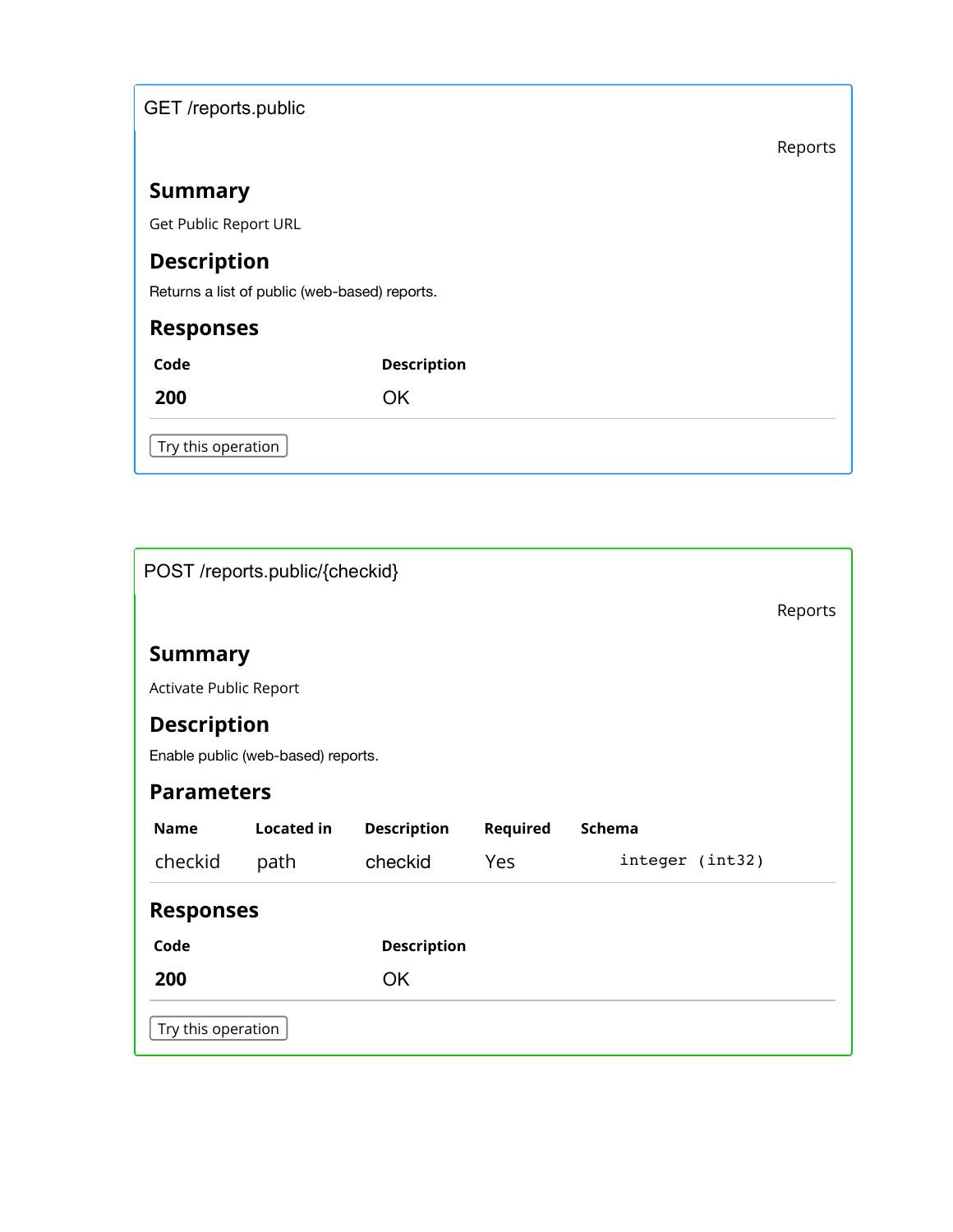| DELETE /reports.public/{checkid} |                                                           |                    |          |        |                 |         |  |  |  |
|----------------------------------|-----------------------------------------------------------|--------------------|----------|--------|-----------------|---------|--|--|--|
|                                  |                                                           |                    |          |        |                 | Reports |  |  |  |
| <b>Summary</b>                   |                                                           |                    |          |        |                 |         |  |  |  |
|                                  | Withdraw Public Report                                    |                    |          |        |                 |         |  |  |  |
|                                  | <b>Description</b><br>Disable public (web-based) reports. |                    |          |        |                 |         |  |  |  |
|                                  | <b>Parameters</b>                                         |                    |          |        |                 |         |  |  |  |
| <b>Name</b>                      | <b>Located in</b>                                         | <b>Description</b> | Required | Schema |                 |         |  |  |  |
| checkid                          | path                                                      | checkid            | Yes      |        | integer (int32) |         |  |  |  |
| <b>Responses</b>                 |                                                           |                    |          |        |                 |         |  |  |  |
| Code                             |                                                           | <b>Description</b> |          |        |                 |         |  |  |  |
| 200                              |                                                           | <b>OK</b>          |          |        |                 |         |  |  |  |
| Try this operation               |                                                           |                    |          |        |                 |         |  |  |  |

| GET /reports.shared                         |                    |         |  |  |  |  |
|---------------------------------------------|--------------------|---------|--|--|--|--|
|                                             |                    | Reports |  |  |  |  |
| <b>Summary</b>                              |                    |         |  |  |  |  |
| Get Shared Reports (Banners) List           |                    |         |  |  |  |  |
| <b>Description</b>                          |                    |         |  |  |  |  |
| Returns a list of shared reports (banners). |                    |         |  |  |  |  |
| <b>Responses</b>                            |                    |         |  |  |  |  |
| Code                                        | <b>Description</b> |         |  |  |  |  |
| 200                                         | <b>OK</b>          |         |  |  |  |  |
| Try this operation                          |                    |         |  |  |  |  |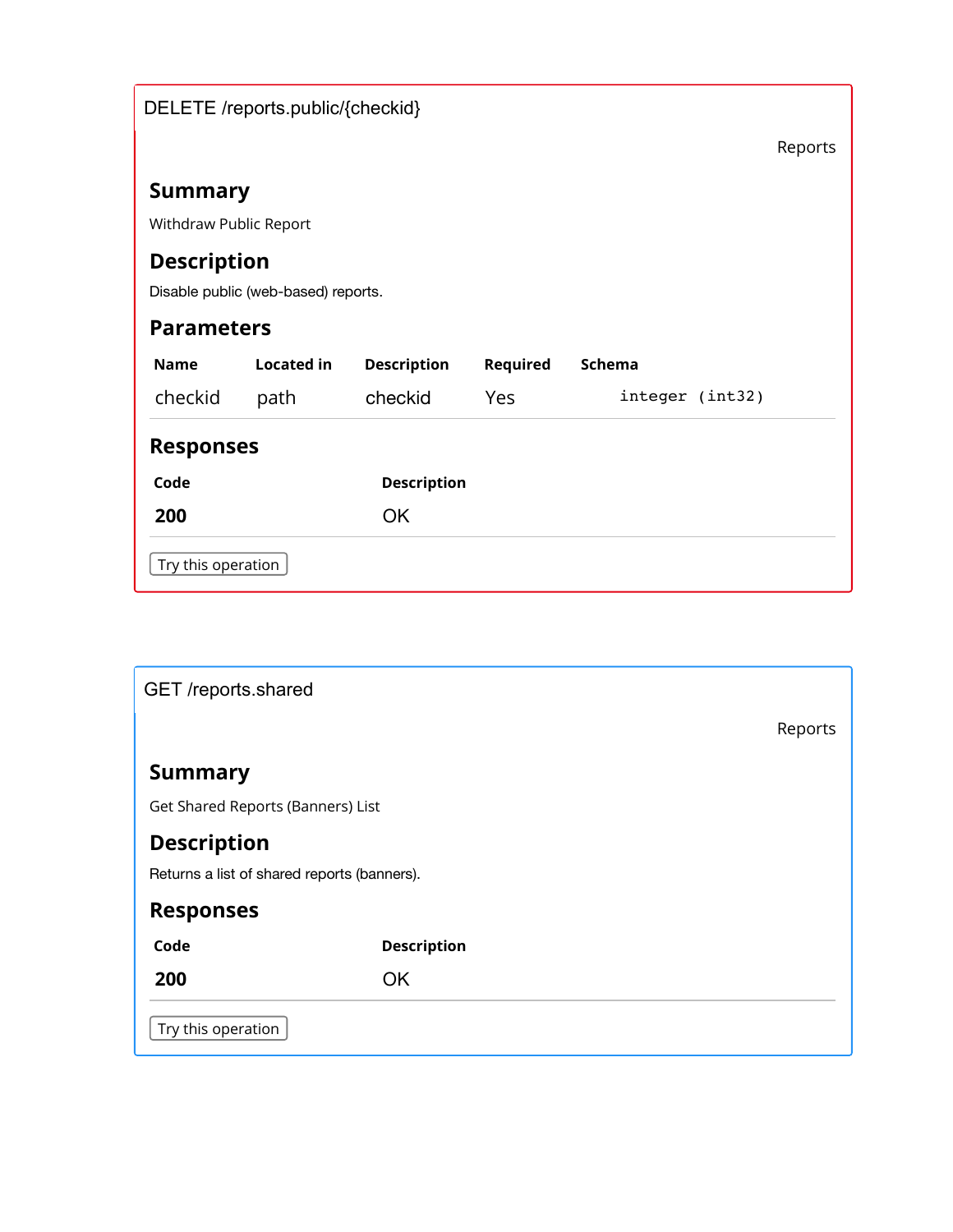| POST /reports.shared            |                    |  |  |         |  |  |
|---------------------------------|--------------------|--|--|---------|--|--|
|                                 |                    |  |  | Reports |  |  |
| <b>Summary</b>                  |                    |  |  |         |  |  |
| Create a Shared Report (Banner) |                    |  |  |         |  |  |
| <b>Description</b>              |                    |  |  |         |  |  |
| Returns a success message       |                    |  |  |         |  |  |
| <b>Responses</b>                |                    |  |  |         |  |  |
| Code                            | <b>Description</b> |  |  |         |  |  |
| 200                             | <b>OK</b>          |  |  |         |  |  |
| Try this operation              |                    |  |  |         |  |  |

| DELETE /reports.shared/{reportid} |                   |                    |          |        |                 |  |
|-----------------------------------|-------------------|--------------------|----------|--------|-----------------|--|
|                                   |                   |                    |          |        |                 |  |
| <b>Summary</b>                    |                   |                    |          |        |                 |  |
| Delete a Shared Report (Banner)   |                   |                    |          |        |                 |  |
| <b>Description</b>                |                   |                    |          |        |                 |  |
| Returns a success message         |                   |                    |          |        |                 |  |
| <b>Parameters</b>                 |                   |                    |          |        |                 |  |
| <b>Name</b>                       | <b>Located in</b> | <b>Description</b> | Required | Schema |                 |  |
| reportid                          | path              | reportid           | Yes      |        | integer (int32) |  |
| <b>Responses</b>                  |                   |                    |          |        |                 |  |
| Code                              |                   | <b>Description</b> |          |        |                 |  |
| 200                               |                   | <b>OK</b>          |          |        |                 |  |
| Try this operation                |                   |                    |          |        |                 |  |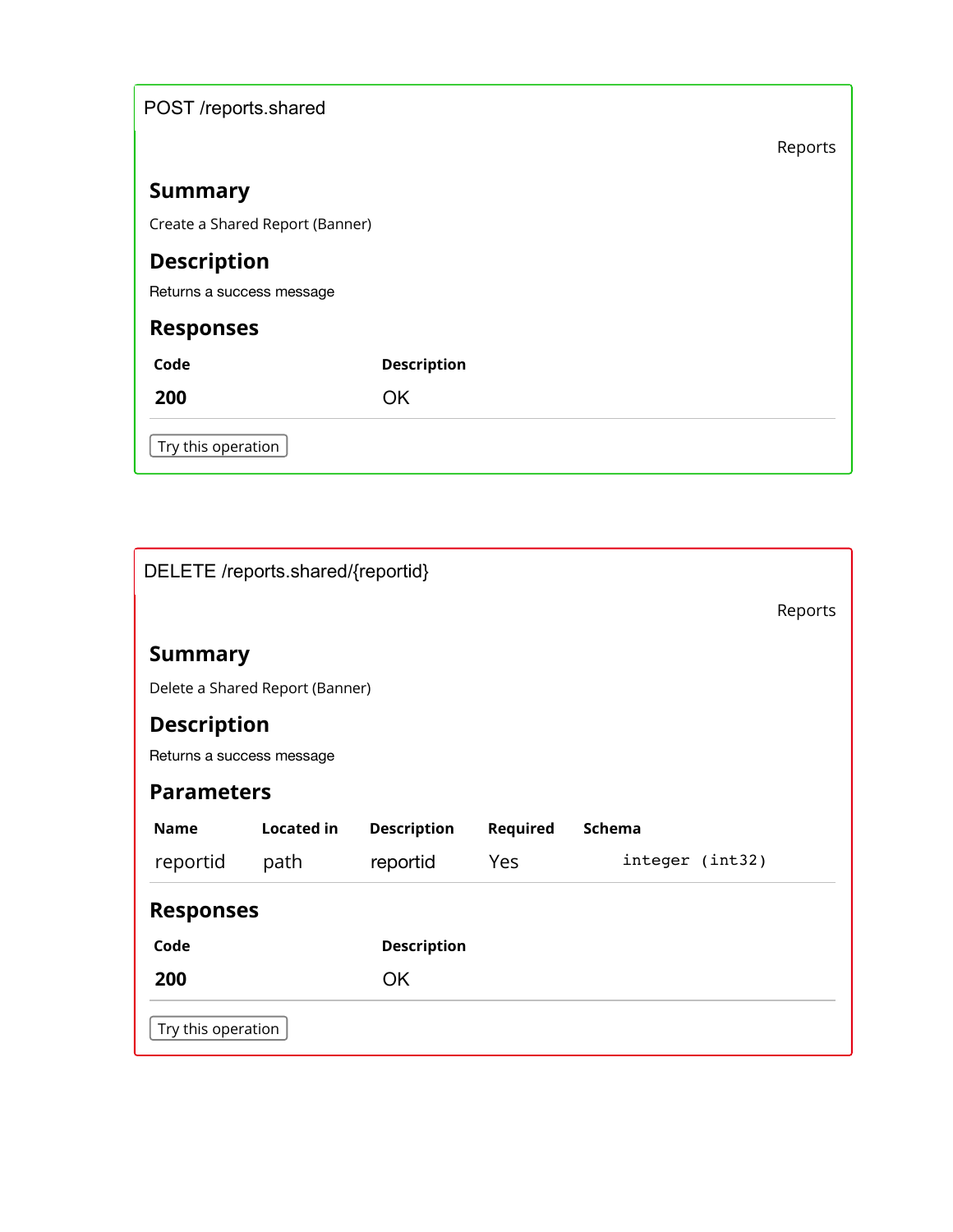GET /results/{checkid}

Results

# **Summary**

Get Raw Check Results

# **Description**

Return a list of raw test results for a specified check

| <b>Name</b>           | <b>Located</b><br>in | <b>Description</b>                                                                               | <b>Required Schema</b> |                    |
|-----------------------|----------------------|--------------------------------------------------------------------------------------------------|------------------------|--------------------|
| checkid               | path                 | checkid                                                                                          | Yes                    | integer<br>(int32) |
| from                  | query                | Start of period. Format is UNIX<br>timestamp                                                     | <b>No</b>              | integer            |
| includeanalysis query |                      | Attach available root cause<br>analysis identifiers to<br>corresponding results                  | <b>No</b>              | boolean            |
| limit                 | query                | Number of results to show (Will<br>be set to 1000 if the provided<br>value is greater than 1000) | <b>No</b>              | integer            |
| maxresponse           | query                | Maximum response time (ms). If<br>set, specified interval must not<br>be larger than 31 days.    | <b>No</b>              | integer            |
| minresponse           | query                | Minimum response time (ms). If<br>set, specified interval must not<br>be larger than 31 days.    | N <sub>o</sub>         | integer            |
| offset                | query                | Number of results to skip (Max<br>value is 43200)                                                | No                     | integer            |
|                       |                      |                                                                                                  |                        |                    |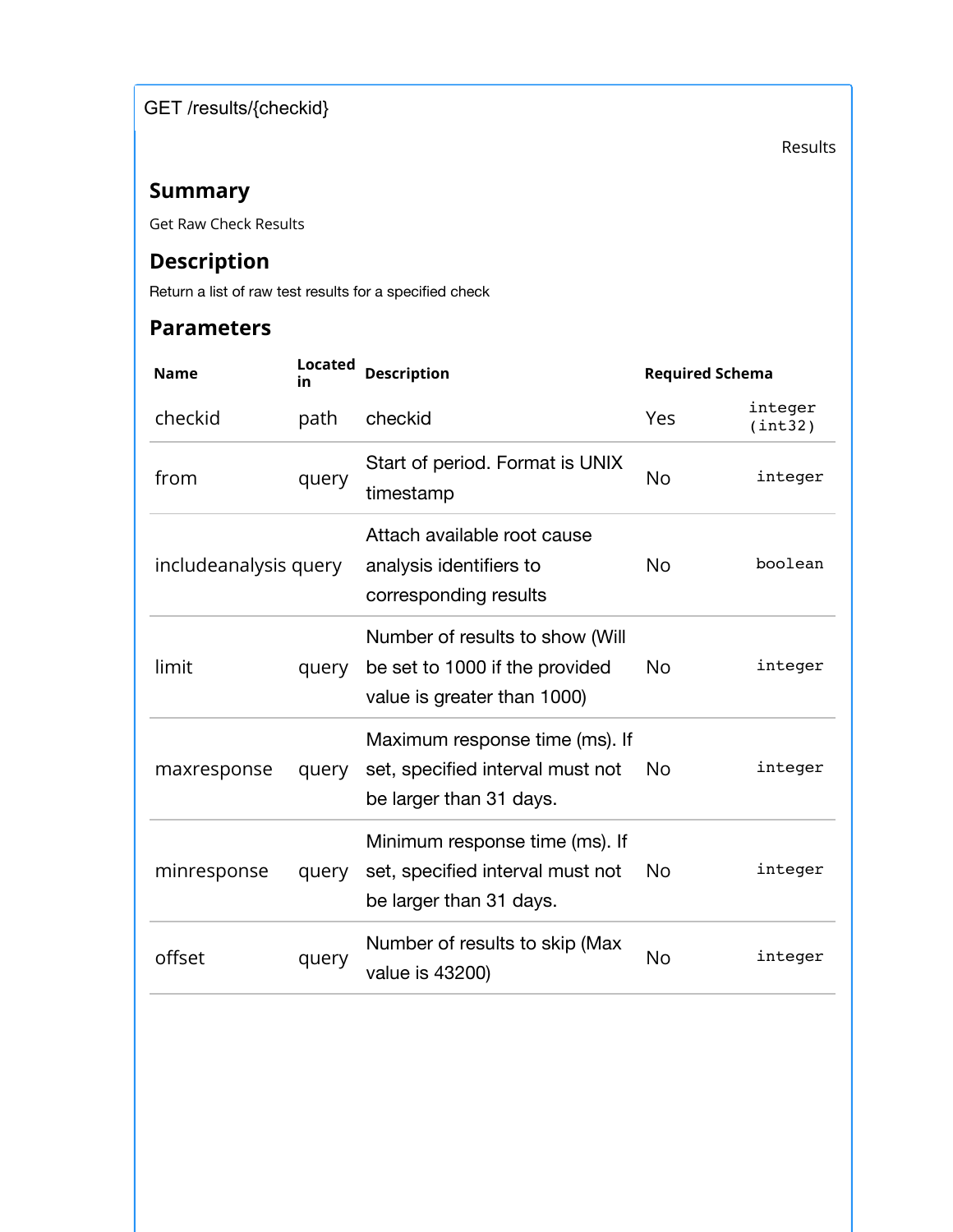| <b>Name</b>        | <b>Located</b><br>in | <b>Description</b>                                                                                                                 | <b>Required Schema</b> |         |
|--------------------|----------------------|------------------------------------------------------------------------------------------------------------------------------------|------------------------|---------|
| probes             | query                | Filter to only show results from<br>a list of probes. Format is a<br>comma separated list of probe<br>identifiers                  | <b>No</b>              | string  |
| status             | query                | Filter to only show results with<br>specified statuses. Format is a<br>comma separated list of (down,<br>up, unconfirmed, unknown) | No                     | string  |
| to                 | query                | End of period. Format is UNIX<br>timestamp                                                                                         | <b>No</b>              | integer |
| <b>Responses</b>   |                      |                                                                                                                                    |                        |         |
| Code               |                      | <b>Description</b>                                                                                                                 |                        |         |
| 200                |                      | <b>OK</b>                                                                                                                          |                        |         |
| Try this operation |                      |                                                                                                                                    |                        |         |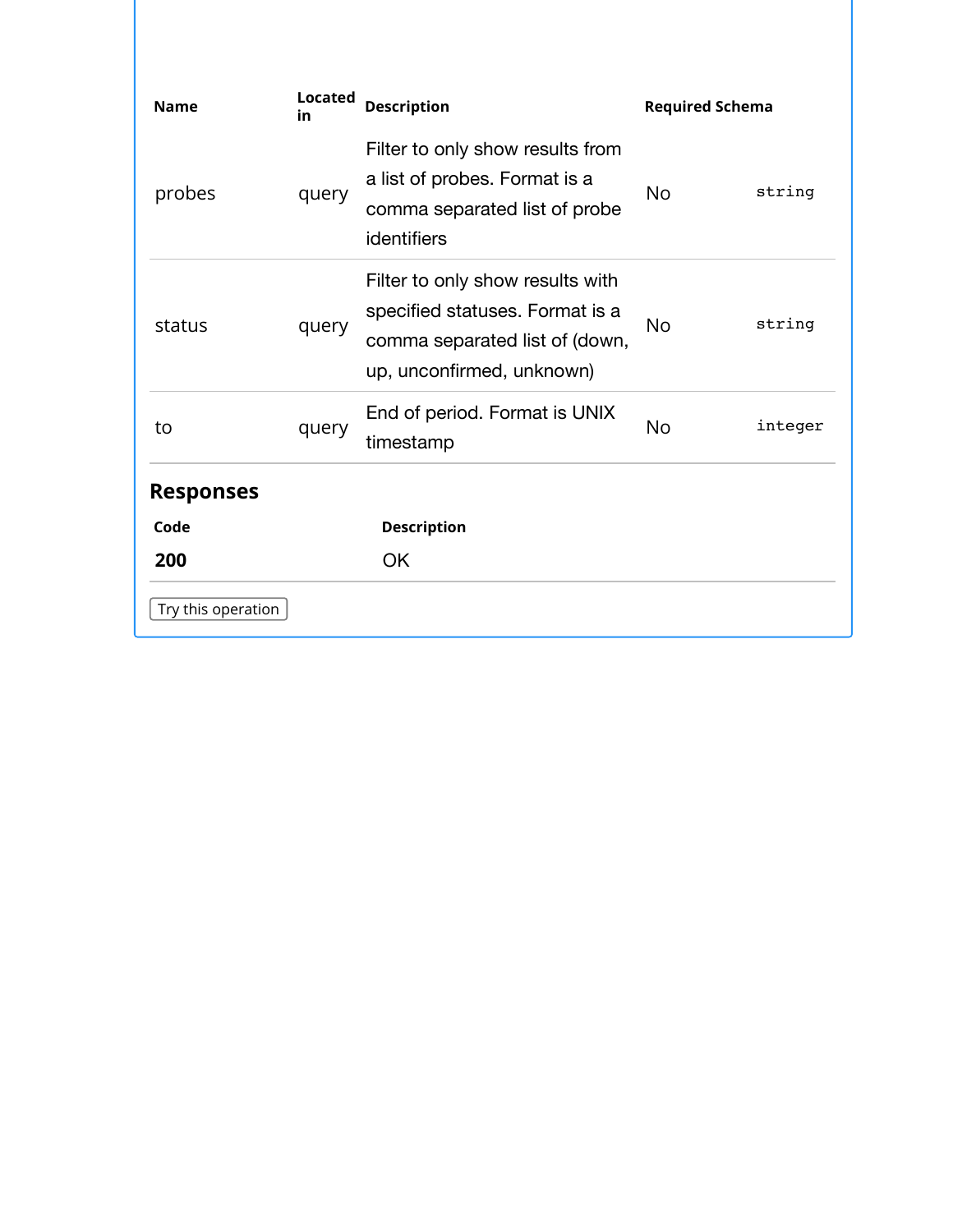| <b>GET</b> /servertime                  |                    |            |
|-----------------------------------------|--------------------|------------|
|                                         |                    | Servertime |
| <b>Summary</b>                          |                    |            |
| <b>Get Current Server Time</b>          |                    |            |
| <b>Description</b>                      |                    |            |
| Get the current time of the API server. |                    |            |
| <b>Responses</b>                        |                    |            |
| Code                                    | <b>Description</b> |            |
| 200                                     | <b>OK</b>          |            |
| Try this operation                      |                    |            |

| <b>GET</b> /settings                   |                    |          |
|----------------------------------------|--------------------|----------|
|                                        |                    | Settings |
| <b>Summary</b>                         |                    |          |
| <b>Get Account Settings</b>            |                    |          |
| <b>Description</b>                     |                    |          |
| Returns all account-specific settings. |                    |          |
| <b>Responses</b>                       |                    |          |
| Code                                   | <b>Description</b> |          |
| 200                                    | <b>OK</b>          |          |
| Try this operation                     |                    |          |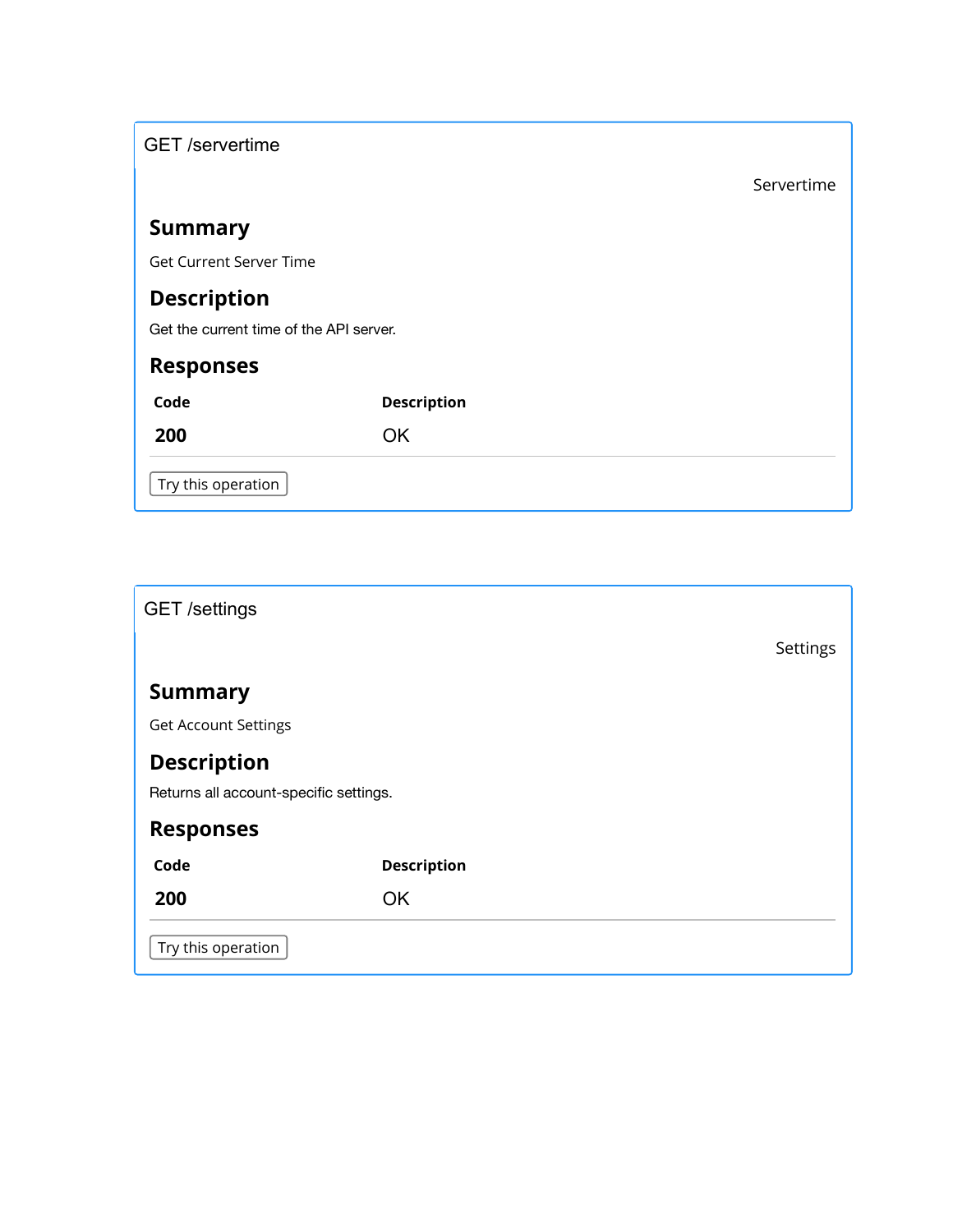GET /single

Single

### **Summary**

Make A Single Test

### **Description**

Performs a single test using a specified RackPing probe against a specified target. Please note that this method is meant to be used sparingly, not to set up your own monitoring solution.

| <b>Name</b>        | Located<br>in | <b>Description</b>                                                        | <b>Required Schema</b> |         |
|--------------------|---------------|---------------------------------------------------------------------------|------------------------|---------|
| host               | query         | Target host                                                               | No                     | string  |
| ipv6               | query         | Use ipv6 instead of ipv4                                                  | No                     | boolean |
| probeid query      |               | Probe identifier                                                          | No                     | integer |
| type               | query         | Type of test (http, httpcustom, tcp, ping,<br>dns, smtp, pop3, imap, udp) | No                     | string  |
| <b>Responses</b>   |               |                                                                           |                        |         |
| Code               |               | <b>Description</b>                                                        |                        |         |
| 200                |               | <b>OK</b>                                                                 |                        |         |
| Try this operation |               |                                                                           |                        |         |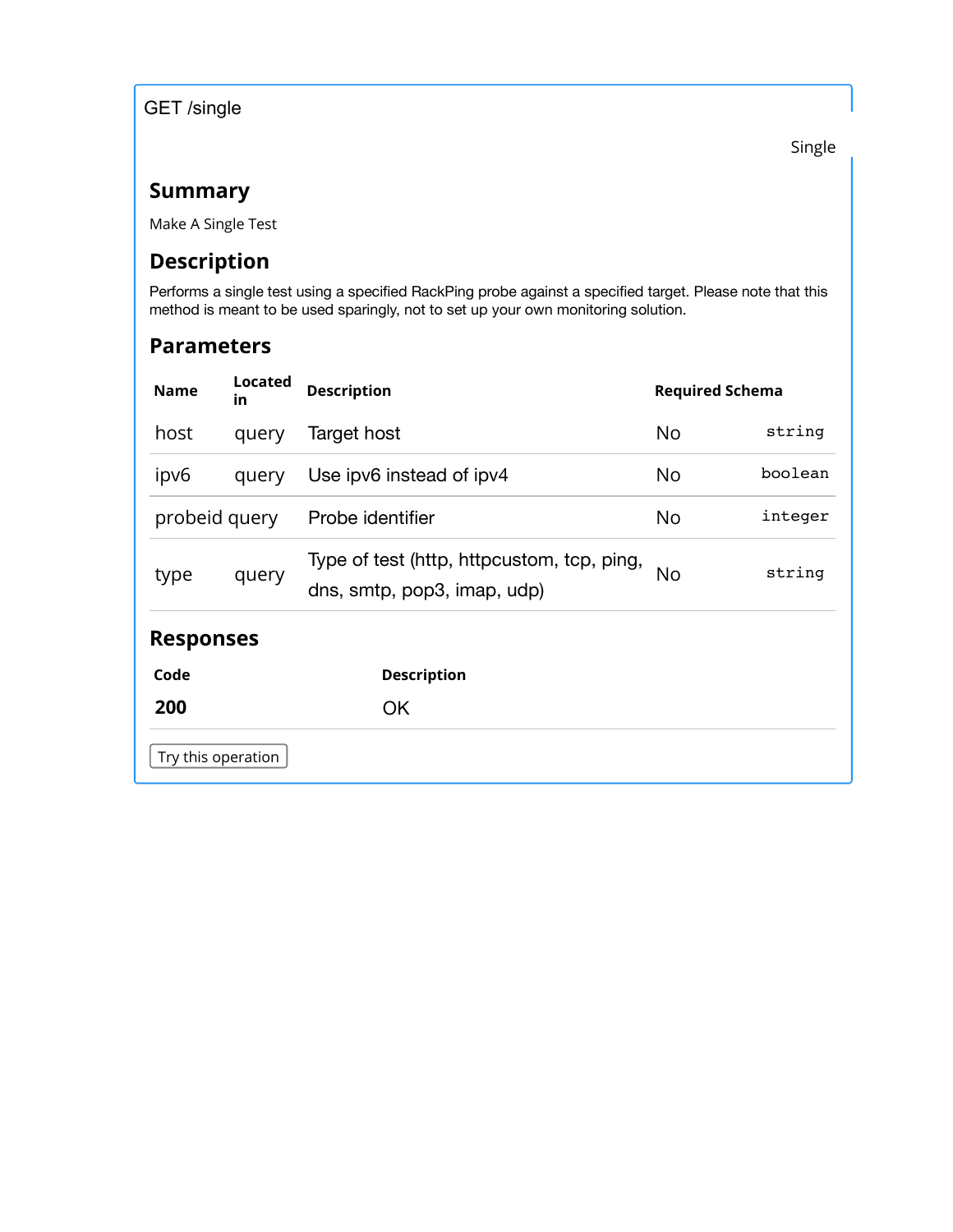Summary

### **Summary**

Get A Response Time / Uptime Average

# **Description**

Get the average time / uptime value for a specified check and time period.

| <b>Name</b>         | <b>Located</b><br>in | <b>Description</b>                                                                                               | <b>Required Schema</b> |                    |
|---------------------|----------------------|------------------------------------------------------------------------------------------------------------------|------------------------|--------------------|
| checkid             | path                 | checkid                                                                                                          | Yes                    | integer<br>(int32) |
| bycountry           | query                | Split response times into<br>country groups                                                                      | <b>No</b>              | boolean            |
| byprobe             | query                | Split response times into probe<br>groups                                                                        | <b>No</b>              | boolean            |
| from                | query                | Start time of period. Format is<br><b>UNIX timestamp</b>                                                         | <b>No</b>              | integer            |
| includeuptime query |                      | Include uptime information                                                                                       | <b>No</b>              | boolean            |
| probes              | query                | Filter to only use results from a<br>list of probes. Format is a<br>comma separated list of probe<br>identifiers | <b>No</b>              | string             |
| to                  | query                | End time of period. Format is<br><b>UNIX timestamp</b>                                                           | <b>No</b>              | integer            |
| <b>Responses</b>    |                      |                                                                                                                  |                        |                    |
| Code                |                      | <b>Description</b>                                                                                               |                        |                    |
| 200                 |                      | OK                                                                                                               |                        |                    |
| Try this operation  |                      |                                                                                                                  |                        |                    |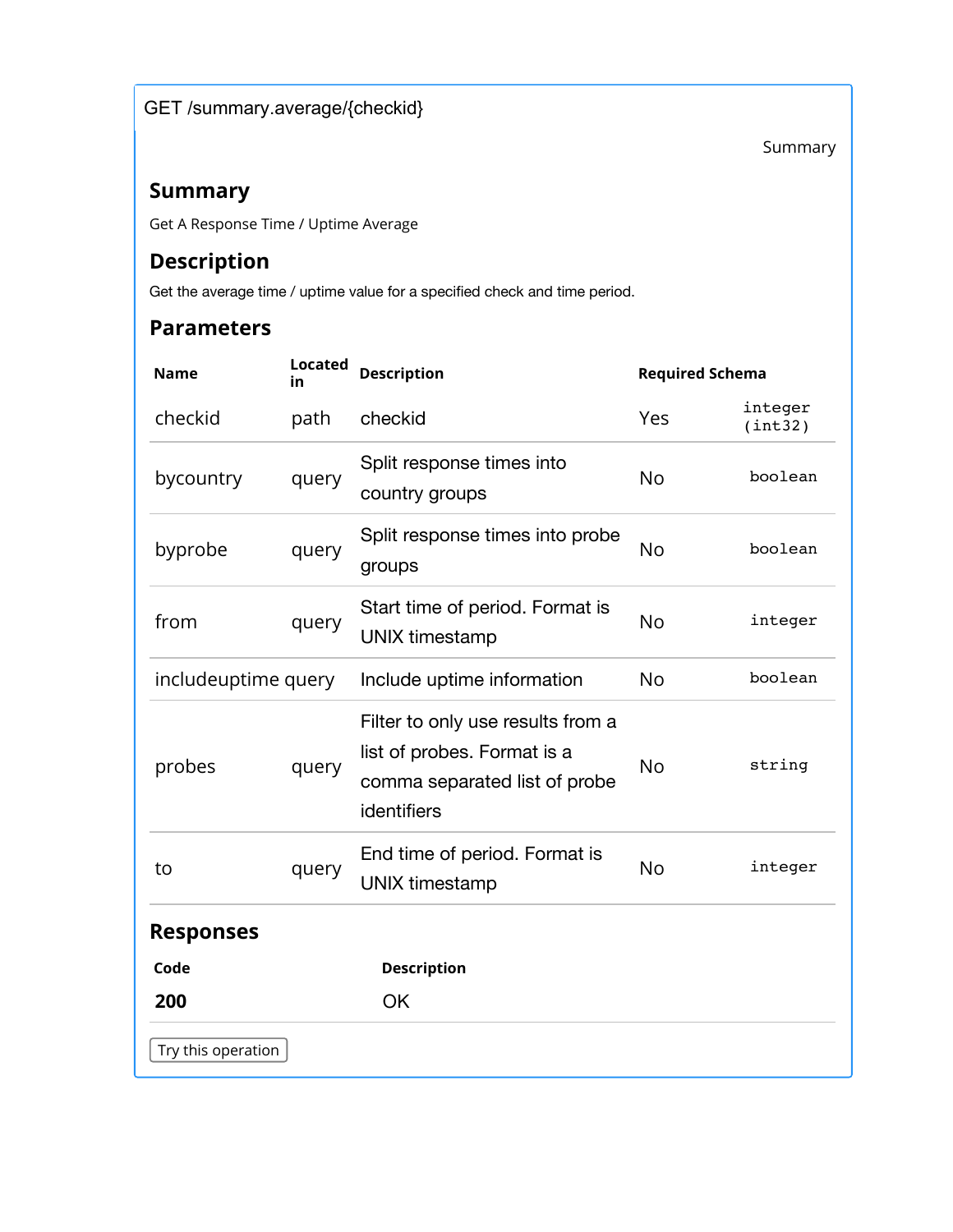#### GET /summary.hoursofday/{checkid}

Summary

#### **Summary**

Get Response Time Averages For Each Hour Of The Day

### **Description**

Returns the average response time for each hour of the day (0-23) for a specific check over a selected time period. ie. it shows you what an average day looks like during that time period.

| <b>Name</b>        | Located<br>in | <b>Description</b>                                                                                                                                       | <b>Required Schema</b> |                    |
|--------------------|---------------|----------------------------------------------------------------------------------------------------------------------------------------------------------|------------------------|--------------------|
| checkid            | path          | checkid                                                                                                                                                  | Yes                    | integer<br>(int32) |
| from               | query         | Start time of period. Format is<br><b>UNIX timestamp</b>                                                                                                 | <b>No</b>              | integer            |
| probes             | query         | Filter to only use results from a list<br>of probes. Format is a comma<br>separated list of probe identifiers                                            | No.                    | string             |
| to                 | query         | End time of period. Format is<br><b>UNIX timestamp</b>                                                                                                   | <b>No</b>              | integer            |
| uselocaltime query |               | If true, use the users local time<br>zone for results (from and to<br>parameters should still be<br>specified in UTC). If false, use<br>UTC for results. | <b>No</b>              | boolean            |
| <b>Responses</b>   |               |                                                                                                                                                          |                        |                    |
| Code               |               | <b>Description</b>                                                                                                                                       |                        |                    |
| 200                |               | OK                                                                                                                                                       |                        |                    |
| Try this operation |               |                                                                                                                                                          |                        |                    |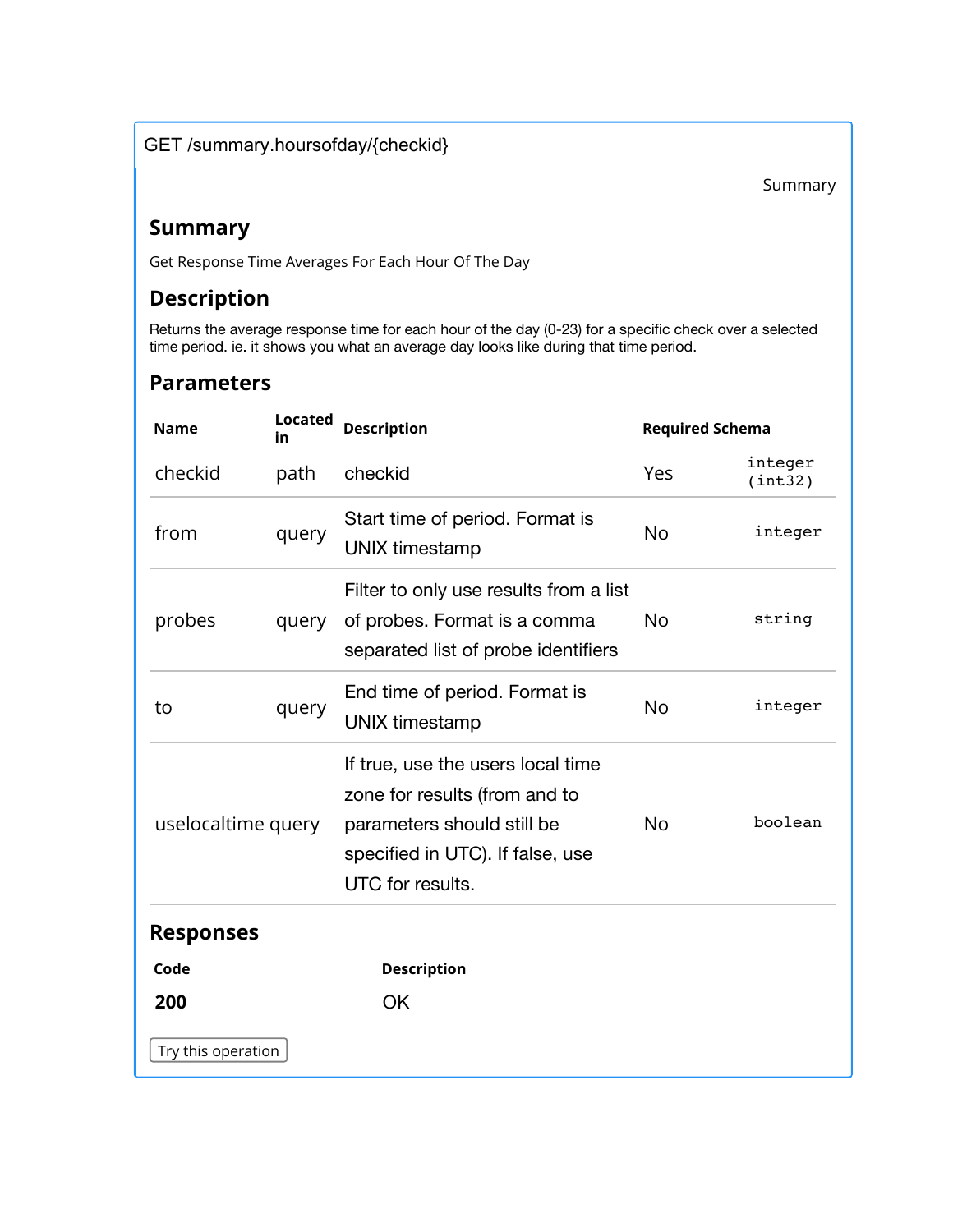#### GET /summary.outage/{checkid}

#### **Summary**

Get List of Outages

# **Description**

Get a list of status changes for a specified check and time period. If order is speficied to descending, the list is ordered by newest first. (Default is ordered by oldest first.)

| <b>Name</b>        | <b>Located</b><br>in | <b>Description</b>                                                | <b>Required Schema</b> |                    |
|--------------------|----------------------|-------------------------------------------------------------------|------------------------|--------------------|
| checkid path       |                      | checkid                                                           | Yes                    | integer<br>(int32) |
| from               | query                | Start time of period. Format is UNIX<br>timestamp                 | No                     | integer            |
| order              | query                | Sorting order of outages. Ascending<br>or descending. (asc, desc) | No                     | string             |
| to                 | query                | End time of period. Format is UNIX<br>timestamp                   | No                     | integer            |
| <b>Responses</b>   |                      |                                                                   |                        |                    |
| Code               |                      | <b>Description</b>                                                |                        |                    |
| 200                |                      | <b>OK</b>                                                         |                        |                    |
| Try this operation |                      |                                                                   |                        |                    |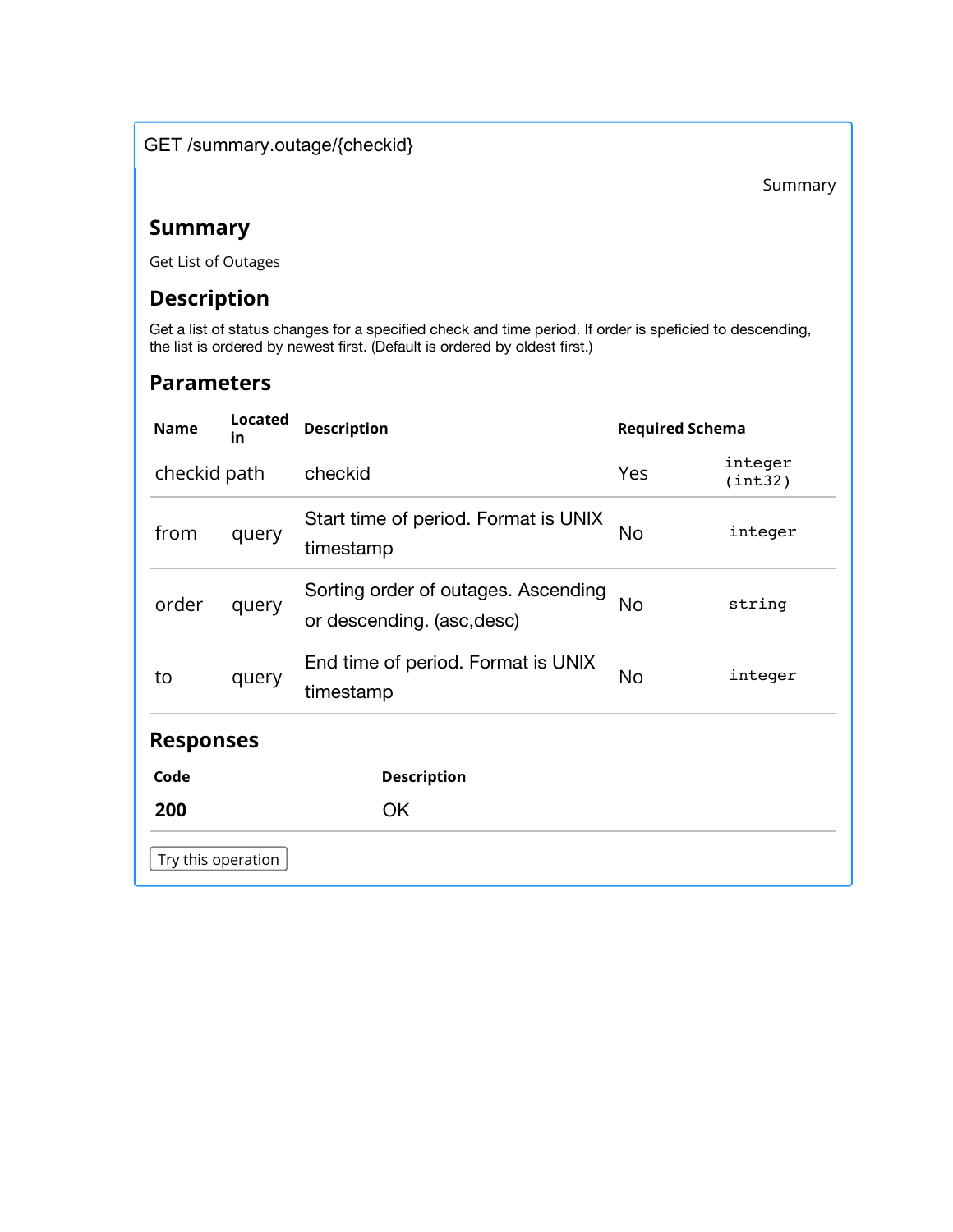#### GET /summary.performance/{checkid}

Summary

### **Summary**

Get Intervals of Average Response Time and Uptime During a Given Interval

### **Description**

For a given interval in time, return a list of sub intervals with the given resolution. Useful for generating graphs. A sub interval may be a week, a day or an hour depending on the choosen resolution.

#### **Parameters**

| <b>Name</b>         | <b>Located</b><br>in | <b>Description</b>                                                                                                                                                                                                                                                                                   | <b>Required Schema</b> |                    |
|---------------------|----------------------|------------------------------------------------------------------------------------------------------------------------------------------------------------------------------------------------------------------------------------------------------------------------------------------------------|------------------------|--------------------|
| checkid             | path                 | checkid                                                                                                                                                                                                                                                                                              | Yes                    | integer<br>(int32) |
| from                | query                | Start time of period. Format is<br><b>UNIX timestamp</b>                                                                                                                                                                                                                                             | No                     | integer            |
| includeuptime query |                      | Include uptime information.                                                                                                                                                                                                                                                                          | <b>No</b>              | boolean            |
| order               | query                | Sorting order of sub intervals.<br>Ascending or descending.<br>(asc, desc)                                                                                                                                                                                                                           | No                     | string             |
| probes              | query                | Filter to only use results from a<br>list of probes. Format is a comma<br>separated list of probe identifiers.<br>Can not be used if includeuptime<br>is set to true. Also note that this<br>can cause intervals to be omitted,<br>since there may be no results<br>from the desired probes in them. | <b>No</b>              | string             |
| resolution          | query                | Interval size (hour, day, week)                                                                                                                                                                                                                                                                      | No                     | string             |
| to                  | query                | End time of period. Format is<br><b>UNIX timestamp</b>                                                                                                                                                                                                                                               | <b>No</b>              | integer            |

#### **Responses**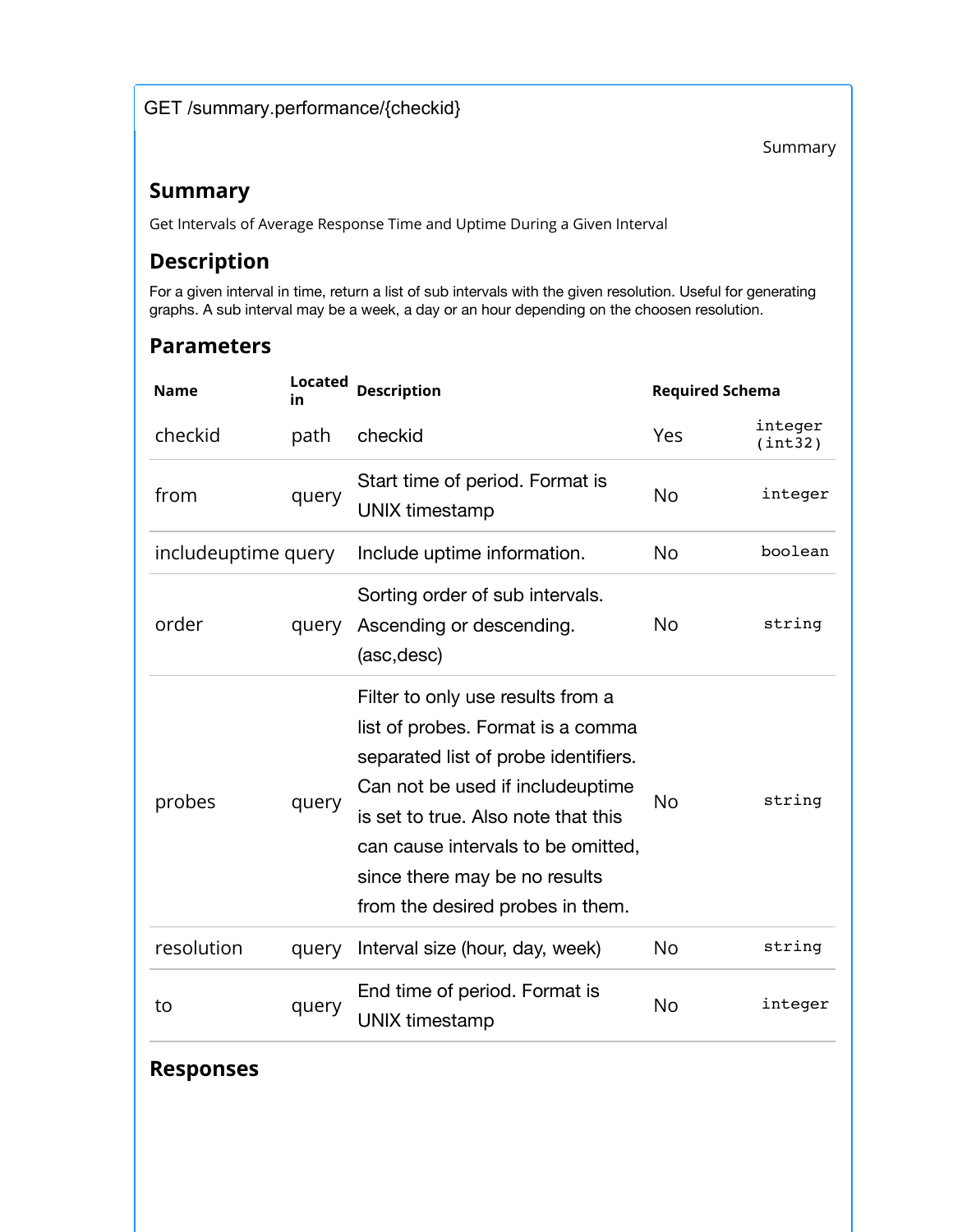| Code                               | <b>Description</b> |
|------------------------------------|--------------------|
| 200                                | ΟK                 |
| $\vert$ Try this operation $\vert$ |                    |

# GET /summary.probes/{checkid}

Summary

# **Summary**

Get Active Probes For A Period

### **Description**

Get a list of probes that performed tests for a specified check during a specified period.

| <b>Name</b>        | <b>Located</b><br>in | <b>Description</b>                                       | <b>Required Schema</b> |                    |
|--------------------|----------------------|----------------------------------------------------------|------------------------|--------------------|
| checkid path       |                      | checkid                                                  | Yes                    | integer<br>(int32) |
| from               | query                | Start time of period. Format is<br><b>UNIX timestamp</b> | Yes                    | integer            |
| to                 | query                | End time of period. Format is<br><b>UNIX timestamp</b>   | <b>No</b>              | integer            |
| <b>Responses</b>   |                      |                                                          |                        |                    |
| Code               |                      | <b>Description</b>                                       |                        |                    |
| 200                |                      | <b>OK</b>                                                |                        |                    |
| Try this operation |                      |                                                          |                        |                    |